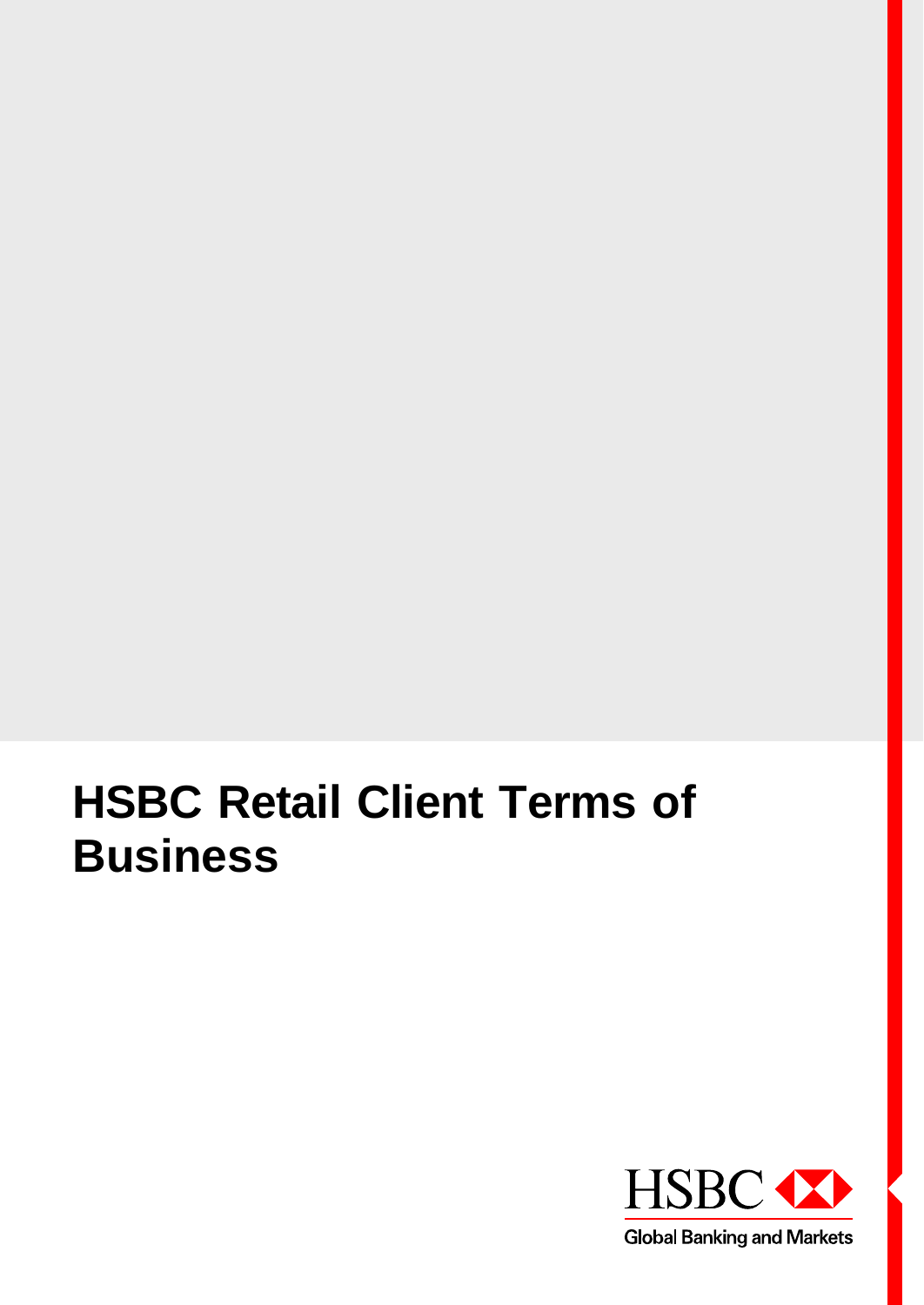# **Contents**

|  | 1. Consent 1: Communication information addressed to you personally 24                   |  |  |
|--|------------------------------------------------------------------------------------------|--|--|
|  | 2. Consent 2: Communication of information not addressed to you personally 24            |  |  |
|  | 3. Consent 3: Communication of the key information document for certain transactions  24 |  |  |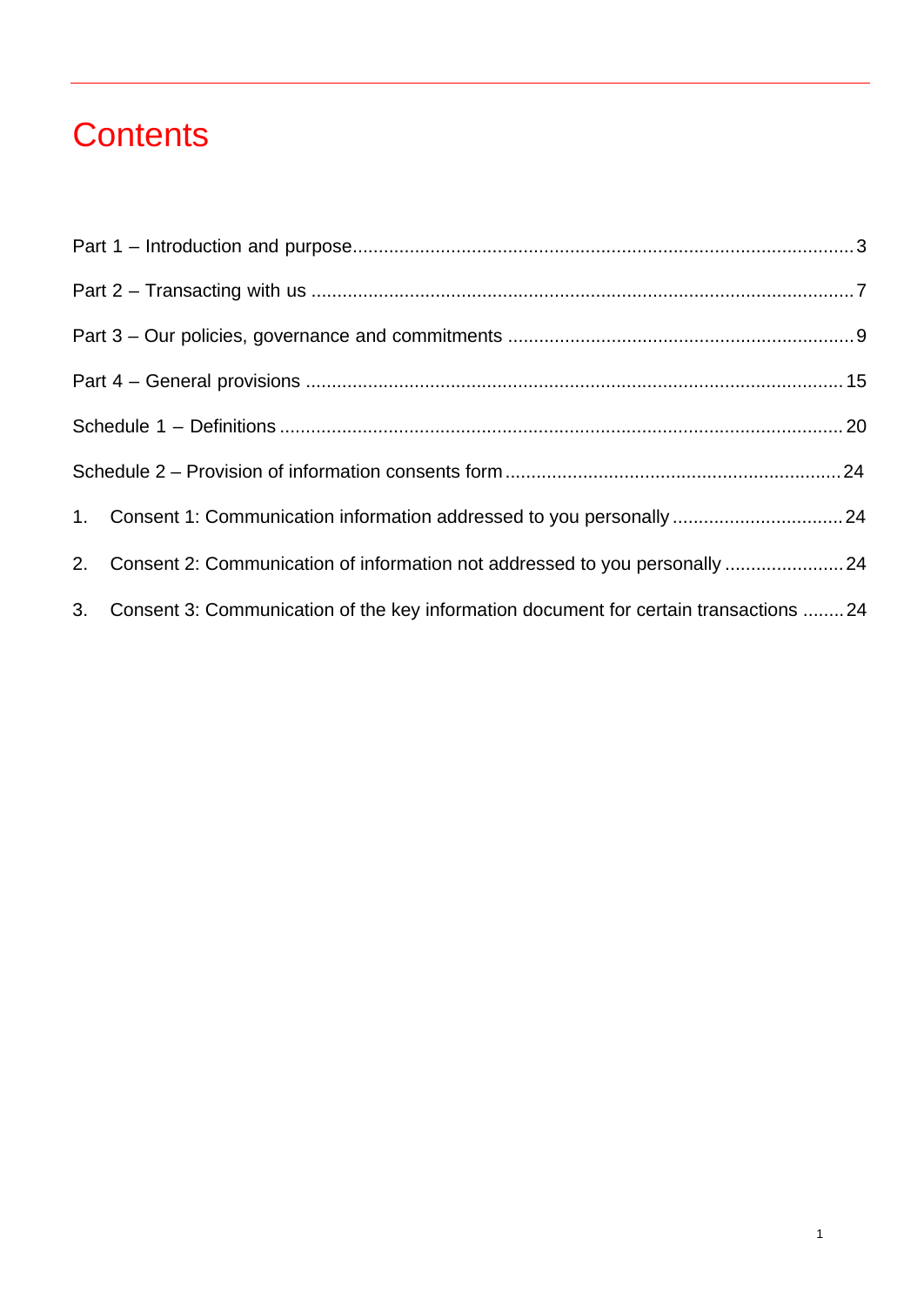# HSBC UK BANK PLC RETAIL CLIENT TERMS OF BUSINESS FOR GLOBAL MARKETS SERVICES

No part of this publication may be reproduced, stored in a retrieval system or transmitted in any form or by any means, electronic, mechanical, photocopying, and recording or otherwise without the written permission of HSBC UK Bank plc. Where HSBC UK Bank plc has provided these terms of business to you electronically, you have permission to store these terms of business in a retrieval system in your capacity as a customer or prospective customer.

Copyright HSBC UK Bank plc December 2020. All rights reserved

**These Terms of Business for Global Markets Services are important and you should read them carefully to ensure you understand them fully (we recommend taking legal advice, if necessary) and retain a copy for your records, as these Terms of Business for Global Markets Services will constitute a legally binding contract between HSBC UK Bank plc and you.**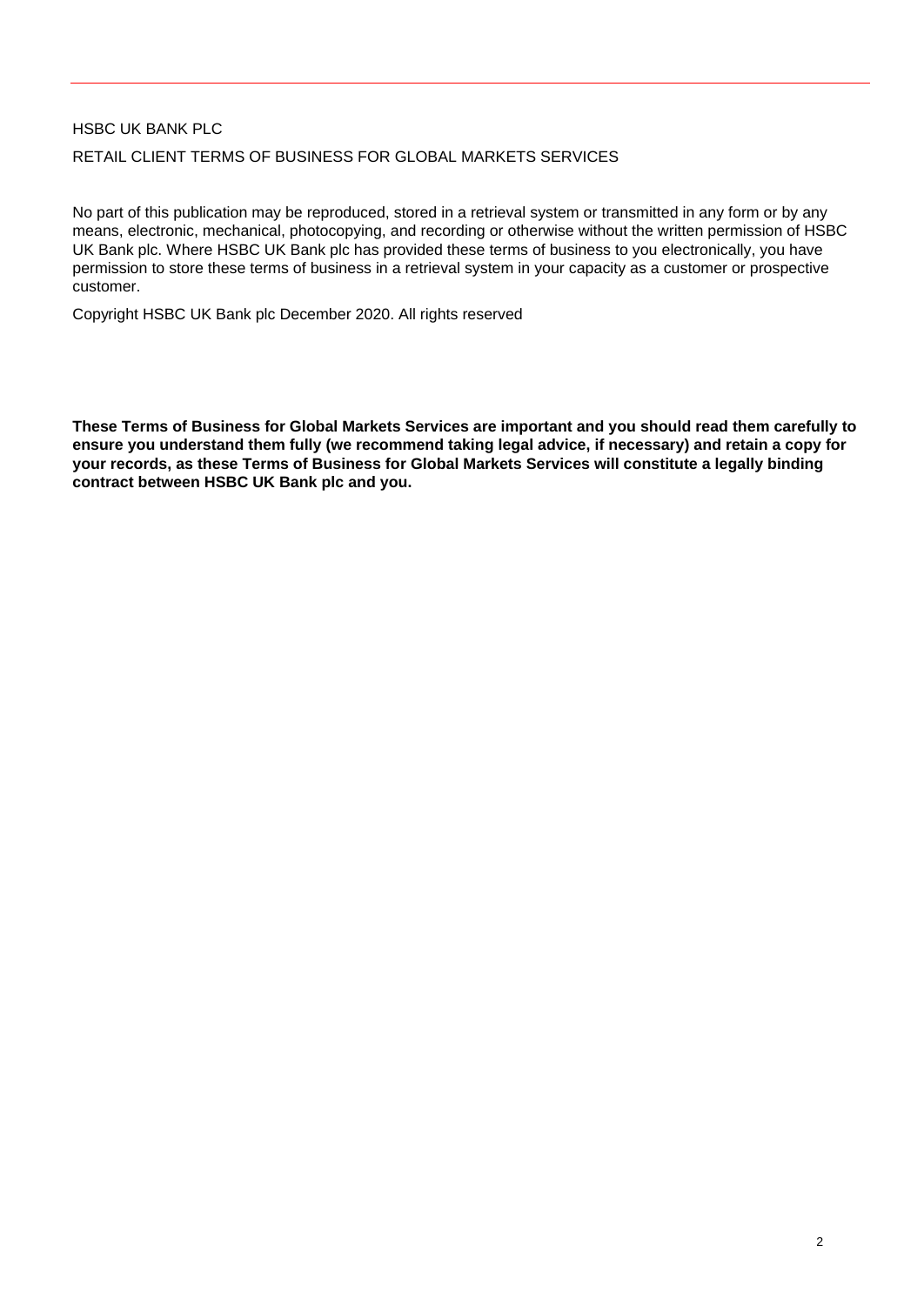# <span id="page-3-0"></span>Part 1 – Introduction and purpose

# 1. Introduction

- 1.1 These Terms of Business for Global Markets Services, together with any schedules, supplemental terms, accompanying documents and each confirmation recording the details of any transaction under it (together, as amended from time to time, the "**Terms**"), set out the terms and conditions of your relationship with the Global Markets business of HSBC UK Bank plc in relation to the Services (as further described in Clause [2\)](#page-3-1).
- 1.2 Where you wish to use our electronic services, separate electronic service terms will be provided to you. The provision of such electronic services will be subject to these Terms as supplemented by such electronic service terms.
- 1.3 We may provide our services in relation to products which are not regulated by the Financial Conduct Authority (the "**FCA**") and/or the Prudential Regulation Authority (the "**PRA**").
- 1.4 These Terms have been prepared on the basis that you are a Retail Client.
- 1.5 For the purposes of these Terms:
	- 1.5.1 "**we**", "**us**" or "**HSBC**" means HSBC UK Bank plc, acting through its Global Markets business;
	- 1.5.2 "**you**" means the person or persons entering into these Terms in their capacity as clients of HSBC; and
	- 1.5.3 "**Party**" means a party to these Terms.

#### <span id="page-3-1"></span>2. The Services that we will provide to you under these Terms

- 2.1 Our Services for Retail Clients:
	- 2.1.1 Subject to these Terms and the limitations set out under Clause [2.2,](#page-3-2) HSBC may provide the following services to you in accordance with Applicable Law:
		- (i) buying or selling or otherwise dealing with you or arranging for you, as applicable, in relation to:
			- (a) Products; and
			- (b) FX Transactions; and
		- (ii) such other services as may be agreed between you and HSBC from time to time,

(together, the "**Services**").

- <span id="page-3-3"></span>2.1.2 We assess what products and services should be made available to our different client and target market types. We will provide you services where our identified target market for such services includes Retail Clients. This means that there may also be products and services which will not be available to you as a Retail Client.
- 2.1.3 Our provision of research and sale services (and related services) under Clause [2.1.1\(ii\)](#page-3-3) may be subject to you entering into an agreement with us for the provision of such services, in particular, where there is a regulatory requirement for HSBC to price and supply research and execution services separately.
- <span id="page-3-2"></span>2.2 Limitations on the scope of our Services:
	- 2.2.1 Our Services do not include investment advice or personal recommendations.
	- 2.2.2 We do not provide any representations as to the suitability of any of our Services.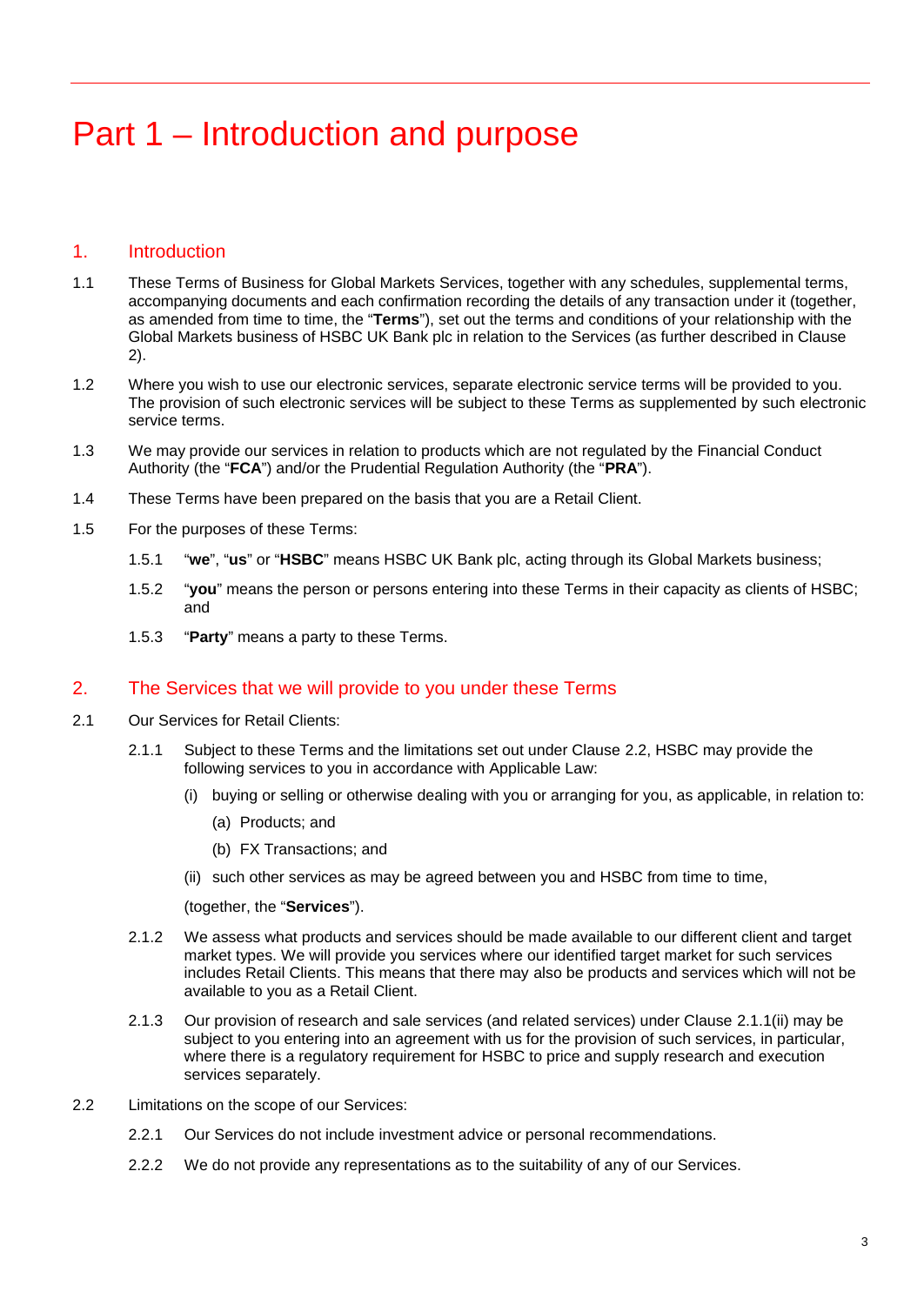- 2.2.3 You are responsible for obtaining any legal, accounting, financial or tax advice you may need in determining whether any Product, FX Transaction or Service is suitable for your needs or the needs of your business.
- 2.2.4 Any information provided to you in relation to these Terms (including, but not limited to, any market information or research forecasts shared with you in relation to any proposed Order or otherwise) will be for your information only and is not in any way to be relied upon as financial advice as to the suitability of placing an Order or entering into any Product, FX Transaction or Service.
- 2.2.5 Insofar as is permissible under the FCA rules, HSBC does not owe you any Fiduciary Duty or any similar obligation under these Terms.
- 2.3 Risk warnings:
	- 2.3.1 We will provide you with a notice of risks related to our Products and FX Transactions.
	- 2.3.2 This information will be made available at [http://www.gbm.hsbc.com/financial-regulation/market](http://www.gbm.hsbc.com/financial-regulation/market-structure/mifid/policies-disclosures)[structure/mifid/policies-disclosures](http://www.gbm.hsbc.com/financial-regulation/market-structure/mifid/policies-disclosures) or such other website as notified to you by us. You should read the notice carefully.
	- 2.3.3 Where required by Applicable Law, if we offer you a service or product as part of a package or as a condition of the same agreement or package, we will inform you if the risks resulting from the agreement or package are likely to be different from the risks associated with the components when taken separately and we will provide you with an adequate description of the different components of the agreement or package and the way in which its interaction modifies the risks.

# 3. These Terms

- <span id="page-4-0"></span>3.1 Please return a signed copy of these Terms to us to confirm your acceptance of these Terms. By executing these Terms, you are also agreeing to each transaction you enter into under relevant product terms being subject to these Terms, including, but not limited to, our Best Execution Policy, each as amended or supplemented from time to time.
- <span id="page-4-1"></span>3.2 Notwithstanding Clause [3.1,](#page-4-0) where you fail to sign the Terms but begin or continue to use or instruct us on any Service or undertake business with us in relation to any transaction or Service, this will be taken as an indication that you have agreed to these Terms on and from the date on which you receive these terms (as determined in accordance with Clause [32\)](#page-17-0). We shall not be bound by any terms of business or other contractual documentation sent by you or on your behalf from time to time unless we expressly agree in writing to be so bound.
- 3.3 If you have any questions about these Terms or about the Services we are offering under these Terms, please contact your usual HSBC representative.
- 3.4 You agree that you will promptly supply us with any information and/or documentation that we may request from time to time to enable us to comply with: (i) any legal and regulatory requirements which may apply to us, including, but not limited to, the requirements under the Money Laundering Regulations 2007 (as amended or supplemented from time to time); or (ii) in the case of industry/market voluntary codes, any such codes with which we choose to comply.

# 4. Interpretation, effective date and interaction with other agreements

- 4.1 Words and phrases used within these Terms which hold particular meanings are defined within these Terms and are also listed in Schedule 1.
- 4.2 These Terms shall take effect from the date on which you sign these Terms (or, if Clause [3.2](#page-4-1) applies, the date on which you receive these Terms, which shall, in the absence of evidence to the contrary, be deemed to have taken place in accordance with the provisions of Clause 32 of these Terms).
- <span id="page-4-2"></span>4.3 If there is a conflict between these Terms and any product terms (for example, an International Swaps and Derivatives Association Master Agreement), the terms of the product terms will prevail to the extent that the conflicting term is specific to the relevant product. If there is a conflict between these Terms and any specifically negotiated agreements (for example, a mandate letter), the terms of the specifically negotiated agreement will prevail.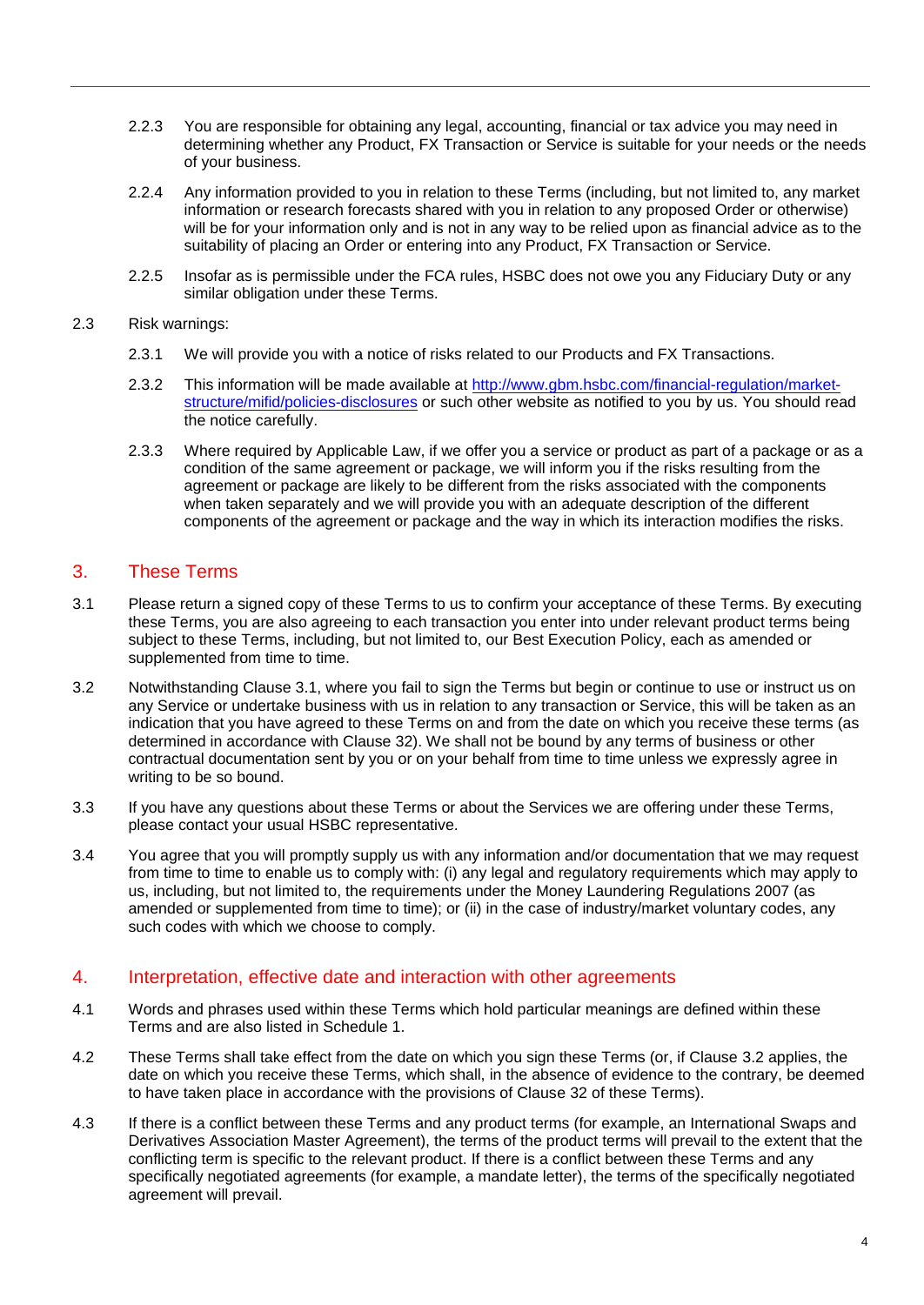4.4 These Terms will govern the Products, FX Transactions and Services provided by the Global Markets business of HSBC UK Bank plc regardless of any relationship or terms you have with other parts of the HSBC Group.

# 5. Information about us

- 5.1 HSBC UK Bank plc is a member of a group of companies, the ultimate holding company of which is HSBC Holdings plc (the "**HSBC Group**").
- 5.2 The registered address of HSBC UK Bank plc is 1 Centenary Square, Birmingham B1 1HQ, United Kingdom. HSBC UK Bank plc is registered in England, with company registration number 09928412. HSBC UK Bank plc's email address for communications in relation to this Agreement is regulatory.business.support.europe@HSBC.com.
- 5.3 HSBC UK Bank plc is authorised by the Prudential Regulation Authority and regulated by the Financial Conduct Authority and the Prudential Regulation Authority. HSBC UK Bank plc appears on the United Kingdom's financial services register with firm reference number 765112.
- 5.4 HSBC UK Bank plc's VAT identification number is GB 365684514.
- 5.5 The address of the Prudential Regulation Authority is Prudential Regulation Authority, 20 Moorgate, London EC2R 6DA, United Kingdom. The address of the Financial Conduct Authority is Financial Conduct Authority, 12 Endeavour Square, London E20 1JN, United Kingdom.

# 6. HSBC's capacity

- 6.1 In providing the Services referred to in Clause 2 (*The Services that we will provide to you under this Agreement*) pursuant to this agreement, HSBC may be acting:
	- 6.1.1 as principal;
	- 6.1.2 as agent on your behalf;
	- 6.1.3 as a combination of Clauses 6.1.1 and 6.1.2; or
	- 6.1.4 as agent, arranger or introducer for Connected Companies in the provision of the Services concerned.
- 6.2 HSBC may use a Connected Company as an agent, arranger, introducer or otherwise in or for the purposes of carrying on its business under this Agreement.

# 7. Your capacity and authority

- 7.1 You warrant that you will act as principal. As a result, we, in our dealings with you, will assume that the FX Transactions you enter into are for you and no one else.
- 7.2 You represent and warrant that you have all necessary authorities and consents to enable you to enter into both these Terms and any transactions pursuant to these Terms.
- 7.3 HSBC may rely on any order, direction or instruction from you or any person who is, or is believed by us in good faith to be, a person designated or authorised by you to give instructions in relation to these Terms (an "**Order**"). HSBC may accept and act without further enquiry upon such instructions and/or Orders. You will be responsible for, and bound by, any Order and any resulting transaction resulting from those instructions and/or Orders.

#### 8. Financial crime requirements

8.1 Each Party will comply with all Applicable Law and has established and maintains policies and procedures reasonably designed to promote and achieve compliance with Applicable Law relating to Financial Crime.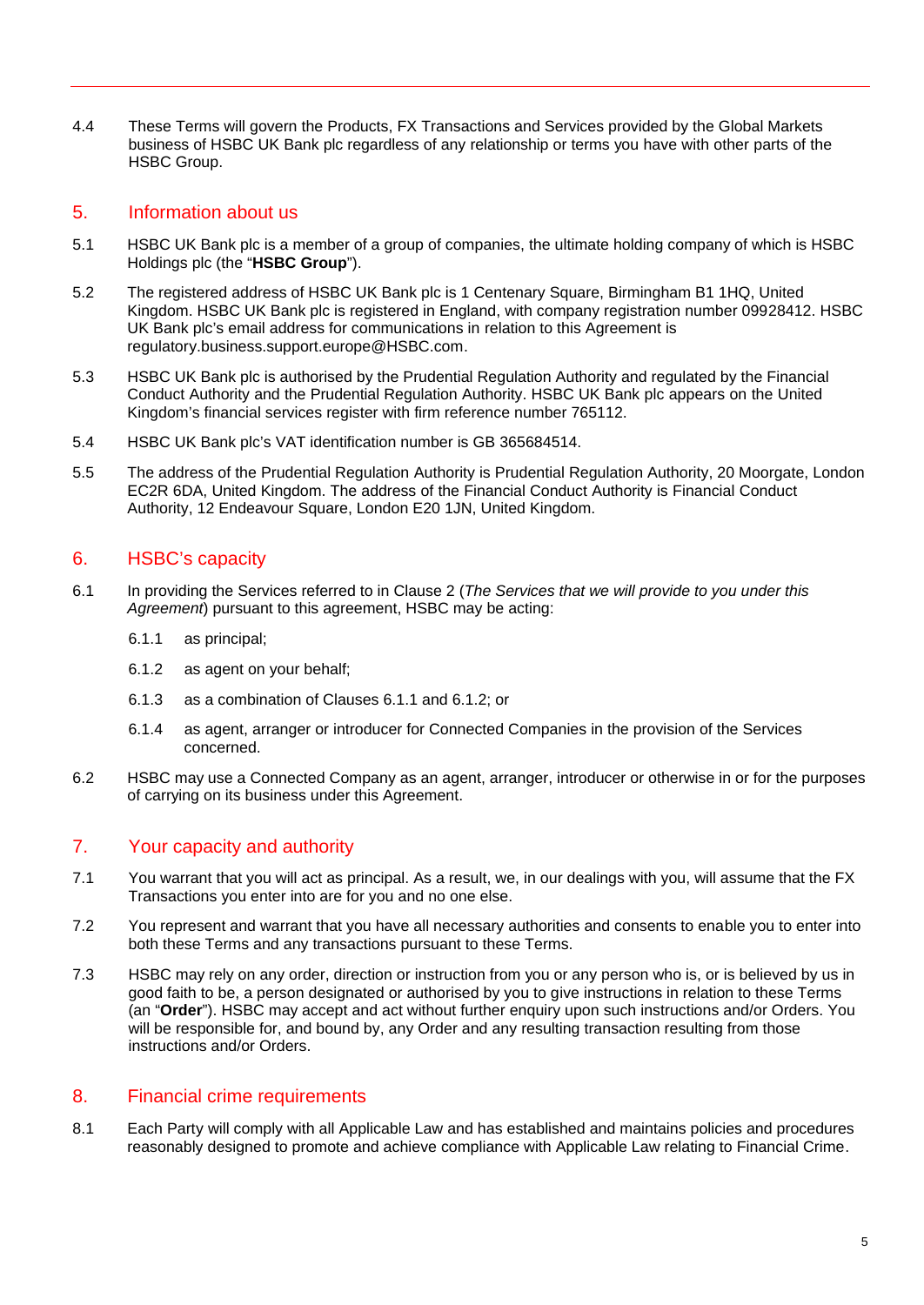- 8.2 Our dealings with you will be covered by certain Applicable Laws relating to, among other Financial Crime matters, client identification and money laundering which may require us to seek further evidence and confirmation of your identity and the business that you propose to undertake with us.
- 8.3 If satisfactory evidence of your identity has not been obtained within a reasonable period, we reserve the right not to accept or process any Order or otherwise to cease to deal with you.
- 8.4 You will not directly or indirectly use the proceeds of any transaction concluded with or through us, or lend, contribute or otherwise make available such proceeds to any Person, (i) to fund any activities or business of or with any Person, or in any country or territory, that, at the time of such funding, is, or whose government is, the target of country- or territory-wide Sanctions or (ii) in any other manner that would result in a violation of Sanctions by any Person.
- 8.5 You will not, in connection with any transaction concluded with or through us, violate any Applicable Law relating to bribery and corruption.
- 8.6 You shall: (i) to the extent permitted by Applicable Law, promptly report to HSBC any breach or suspected breach of any of your obligations or undertakings with respect to Financial Crime; (ii) make all reasonable efforts to rectify promptly such breach or suspected breach to the fullest extent practicable; and (iii) assist HSBC in investigating and remedying any such breach or suspected breach.
- 8.7 We shall have the right to suspend or terminate any transaction between us on immediate written notice should we become aware of a breach of your obligations under this Clause 8.

# 9. Your classification as a Retail Client

- 9.1 Under the rules of the FCA, we are obliged to categorise each of our clients as either a Retail Client, a Professional Client or an Eligible Counterparty and to notify you of your categorisation.
- 9.2 The categorisations afford different levels of protection under the FCA rules, with the retail classification affording the greatest level of protection as compared to the professional client and eligible counterparty categorisations.
- 9.3 You have been classified as a Retail Client under these Terms.

# 10. Your right to request a different categorisation

- 10.1 You may request in writing to be classified as a Professional Client and HSBC may accept this at its discretion. Where it does so, you will be provided with our "Terms of business - Professional clients and eligible counterparties". In considering your request, HSBC will assess your relevant expertise and experience and whether you meet the requirements prescribed by any Applicable Law.
- 10.2 You are responsible for keeping HSBC informed about any changes that could affect your categorisation.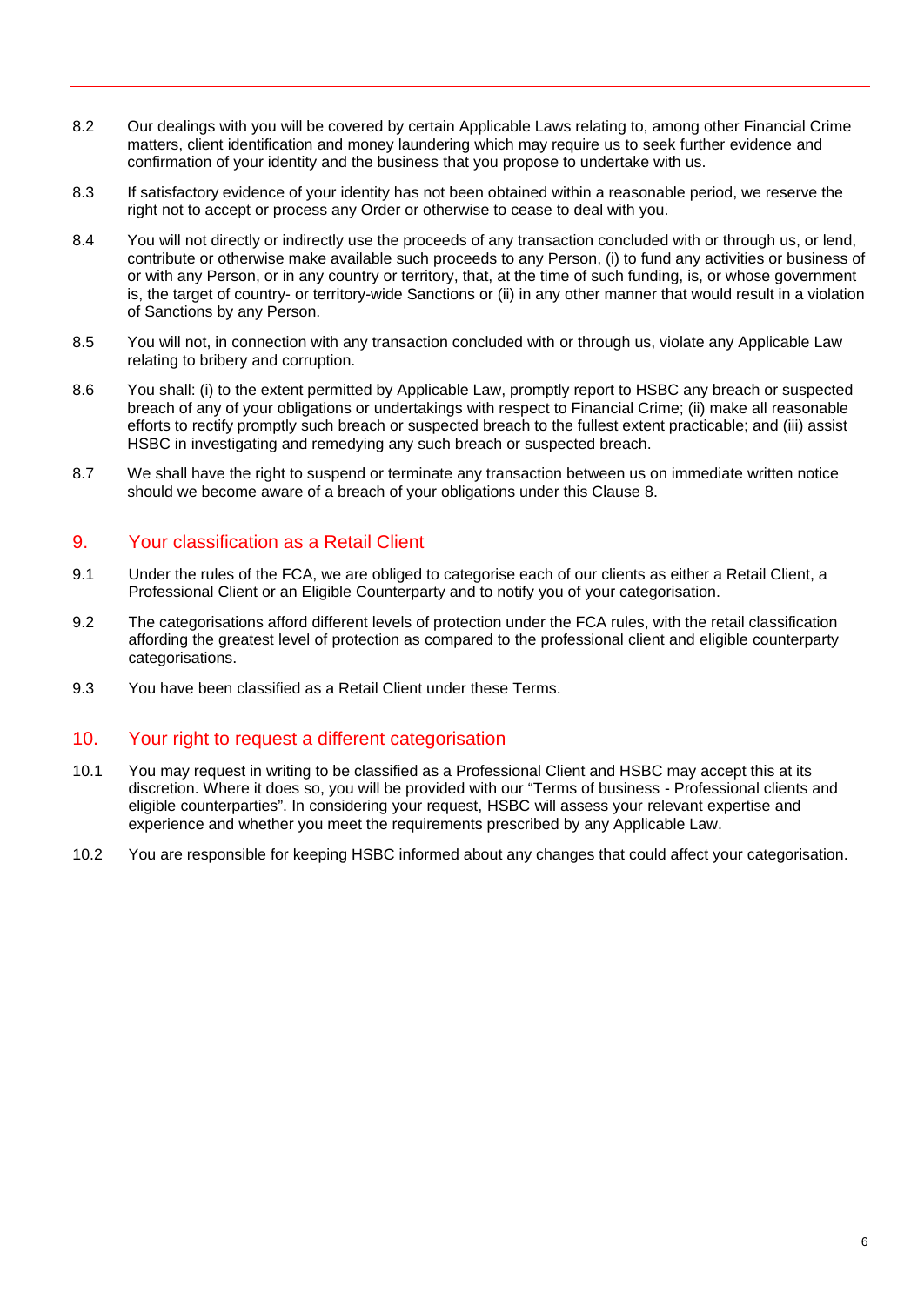# <span id="page-7-0"></span>Part 2 – Transacting with us

# 11. Placing Orders with us

- 11.1 You may place Orders with us by any approved means notified to you by us from time to time for these purposes.
- 11.2 Where you place an Order with us, HSBC will act on instructions before receipt of any written confirmations and its records of communications shall be conclusive evidence of such instructions.
- 11.3 An Order will be legally binding on you and we shall have no responsibility for any error or inaccuracy in such Order. Therefore, before you instruct us to place an Order, you must carefully review the details provided by you and (if applicable) the quote received from us.
- 11.4 Subject to these Terms, you may request that an Order be amended or cancelled and we may, in our absolute discretion, amend or cancel such Order if it has not yet been executed. We do not guarantee that the original Order will not have been executed prior to such request, and any such request to amend or cancel an Order will have no effect on any Order which has already been executed.
- 11.5 Once you have placed an Order with us that Order will become immediately binding on you. However, you should not assume that we have executed the Order until we have informed you that we have done so.
- 11.6 We shall be under no obligation to execute your Order. For instance, we may not execute your Order in, without limitation, the following instances:
	- 11.6.1 there is a lack of liquidity in the market;
	- 11.6.2 there is market disruption;
	- 11.6.3 Applicable Law, market practice or a rule or regulation would, in our reasonable opinion, prevent us from doing so;
	- 11.6.4 where you have insufficient credit; or
	- 11.6.5 where we are in doubt as to the authenticity of instructions.

Consequently, we shall not be liable to you where we have declined an Order or have been unable to execute an Order.

11.7 Where permitted by Applicable Law, we will not be obliged to provide a quote for a transaction with you (including in relation to the termination of a transaction) and we may decline to provide a quote at any time in our absolute discretion. In particular, we may refuse to quote or enter into transactions on the basis of your credit status and other commercial considerations.

# 12. Appropriateness

- 12.1 When providing Services or Products (but not FX Transactions or Services in respect of FX Transactions) under these Terms, HSBC is under a regulatory obligation to consider whether those services and/or products are appropriate to you. In determining whether a service and/or product is appropriate to you, we will consider, amongst other things, your knowledge and experience in the investment field relevant to the particular service and/or product.
- <span id="page-7-1"></span>12.2 We will ask you for information in order to assess the appropriateness of a Service or Product for you (where required to do so under the FCA rules). If you fail to provide us on request all information regarding your knowledge and experience in the investment field relevant to the product(s) or service(s) offered, we may be unable to determine appropriateness and so may decline to provide you the Service or transact the Product with you. This information may include, where relevant, information on the types of services, transactions and investments with which you are familiar, the nature, volume and frequency of your transactions and the period over which they have been carried out, and the level of your education, profession or former profession. For the purposes of this Clause 12, "**you**" and "**your**" mean the person or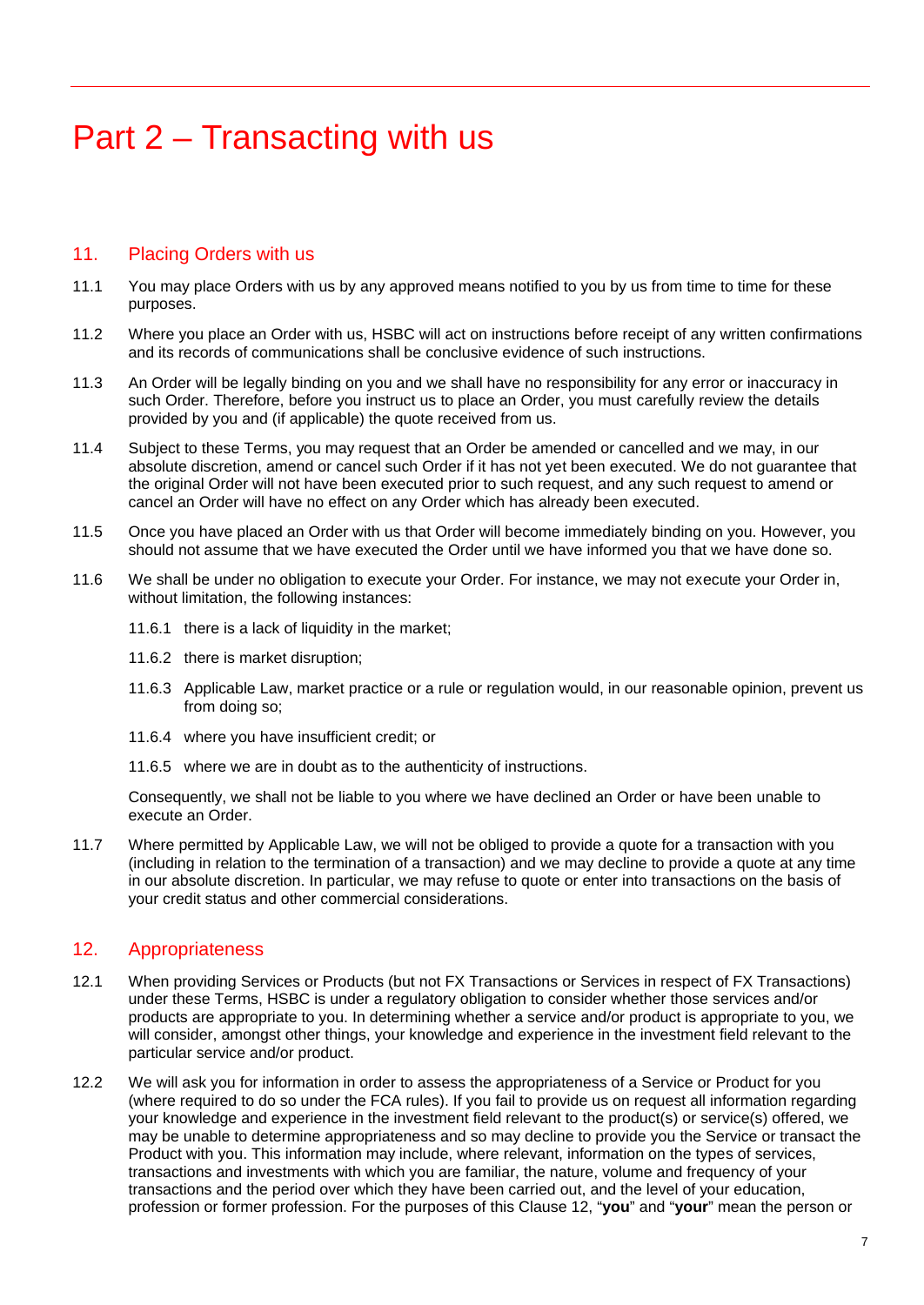persons acting as the decision-maker to enter into transactions (on behalf of the person who has entered into these Terms).

- 12.3 You undertake to notify HSBC immediately if any of the information provided under Clause [12.2](#page-7-1) changes in any respect.
- 12.4 Where the FCA rules permit, we will not consider the appropriateness of a Product or Service to you in relation to Non-complex Investments.

#### 13. Settlement

- 13.1 Accounts shall be due for settlement and/or delivery on the date shown on the confirmation. It is your responsibility to ensure that money due to HSBC is paid and/or that documents are delivered to HSBC in good order by the due date for settlement.
- 13.2 If you make any payment under these Terms which is subject to any deduction or withholding whatsoever, you shall pay to HSBC such additional amount as is necessary to ensure that the amount actually received by HSBC will equal the full amount HSBC would have received had no such deduction or withholding been made. Any payment made by HSBC under these Terms which is subject to any deduction or withholding whatsoever will be made by HSBC less such deduction or withholding.
- 13.3 In placing an Order and entering into a transaction, you will be deemed to have authorised us to credit or debit any amounts owed to you or owed by you (as applicable) on the agreed payment date (the "**Settlement Date**") to or from the bank account(s) provided by you in accordance with your standard settlement instructions or direct debit authority (as applicable and each as amended or supplemented from time to time), even if this results in such account being overdrawn or any credit limit applicable to you being exceeded.
- <span id="page-8-0"></span>13.4 We shall be entitled to charge interest in respect of such amounts due and owing by you from the Settlement Date until the date such funds are made available by you (at such rate of interest as we may notify you of from time to time acting in good faith and in a commercially reasonable manner).
- 13.5 In the event of any settlement delay (that is, you do not pay amounts owing to us under Clauses 13 and/or [199](#page-10-0)), HSBC retains the right, if it considers it reasonable to do so, to close out the whole or part of the outstanding position.
- 13.6 Settlement of transactions that participate in CREST (such as electronic form shares and bonds) will generally be effected through the CREST system (being a securities settlement system operated by CRESTCo Limited) ("**CREST**").
- 13.7 Where you instruct HSBC to effect settlement by accepting the transfer of relevant Products to HSBC's nominated CREST account, you accept that payment obligations upon settlement will be dealt with through a settlement bank and that the creation of a settlement bank payment obligation will, to the extent of such obligation, discharge payment due from HSBC, or any other relevant entity.

# 14. Confirmations

- 14.1 Following execution of each transaction carried out pursuant to these Terms, we will provide the key details of the transaction. Unless provided to you by a third party, we may also subsequently provide you with more detailed information regarding such transactions. The way in which we provide you with information will depend on the type of transaction and the way in which it was transacted and we may agree or otherwise notify you in advance of how such information will be provided. On your request, we will supply information about the status of your transaction.
- 14.2 Any question, matter or dispute in relation to the terms of a transaction must be raised by you orally or in writing forthwith upon receipt by you of the information provided in respect of that transaction, failing which, in the absence of manifest error, such information shall be conclusive and binding on you.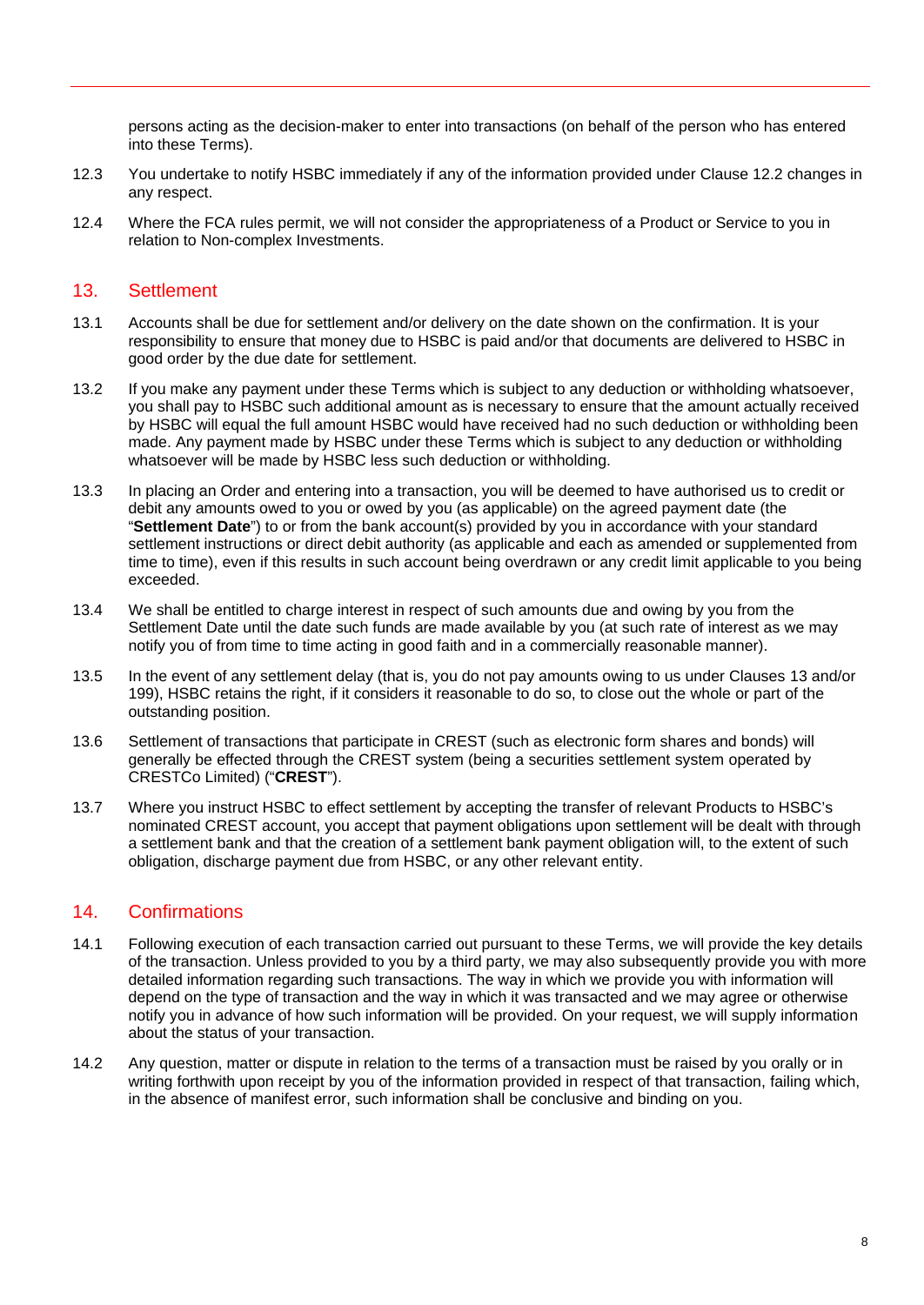# <span id="page-9-0"></span>Part 3 – Our policies, governance and commitments

#### 15. Client money

- 15.1 There may be circumstances where HSBC receives funds that belong to you; for instance, where funds are received which are not immediately applicable to a Delivery versus Payment.
- 15.2 Where funds are received by HSBC, they will be held in an account in HSBC's capacity as a CRD Credit Institution.
- 15.3 This means that your money will be held by HSBC as banker and not as trustee or (as applicable) agent. As a result, such money will not be held in accordance with the Client Money Rules.
- 15.4 If HSBC fails, the Client Money Distribution and Transfer Rules will not apply to these sums and so you will not be entitled to share in any distribution under the Client Money Distribution and Transfer Rules.

#### 16. Execution

- 16.1 In relation to the execution of certain types of Order in Products (but not Structured Deposits or FX Transactions) for you, HSBC is under a regulatory duty to take all sufficient steps to obtain the best possible result for you, taking into account price, costs, speed, likelihood of execution and settlement, size, nature or any other relevant considerations. This is known as "**Best Execution**".
- 16.2 We are required to provide you with:
	- 16.2.1 a statement providing summary information on our Best Execution Policy (the "**Statement**"). Such Statement, which includes asset class annexes, sets out when the Best Execution requirements will apply; and
	- 16.2.2 a summary disclosure statement, specifically for Retail Clients (the "**Summary**").
- 16.3 We may update the Statement and the Summary from time to time.
- 16.4 The Statement and Summary will be made available at [http://www.gbm.hsbc.com/financial](http://www.gbm.hsbc.com/financial-regulation/market-structure/mifid/policies-disclosures)[regulation/market-structure/mifid/policies-disclosures,](http://www.gbm.hsbc.com/financial-regulation/market-structure/mifid/policies-disclosures) or such other website as notified to you by us. You should read the Statement and Summary carefully.
- 16.5 HSBC owes no duties to you in respect of Best Execution, other than as set out in the FCA rules, and any other duties are expressly excluded.

#### 16.6 **By accepting these Terms, you hereby expressly consent to any Services offered to you under these Terms being subject to our Best Execution Policy**.

- 16.7 We may aggregate your Orders with the Orders of other clients, HSBC or any HSBC Group company. When doing so in relation to Orders for Products, HSBC must reasonably believe that it is unlikely that this will work to the overall disadvantage of the relevant clients. However, the effect of the aggregation may operate on some occasions to your disadvantage.
- 16.8 HSBC may execute your Orders on a Trading Venue; however, HSBC may also execute your Order outside of a Trading Venue (for example, when we are acting as principal and execute your order from our own inventory or where we execute your Order directly with another market participant).
- 16.9 **By accepting these Terms, you hereby expressly consent to HSBC executing your Orders outside of a Trading Venue**.
- 16.10 If you trade shares with us, you may give us an instruction to buy or sell at a specified price or better during a specified period of time (a "**Limit Order**"). Where you place a Limit Order in respect of a share admitted to trading on a regulated market (for example, The London Stock Exchange) or traded on a Trading Venue and we are not immediately able to execute at the relevant price, we are ordinarily under a regulatory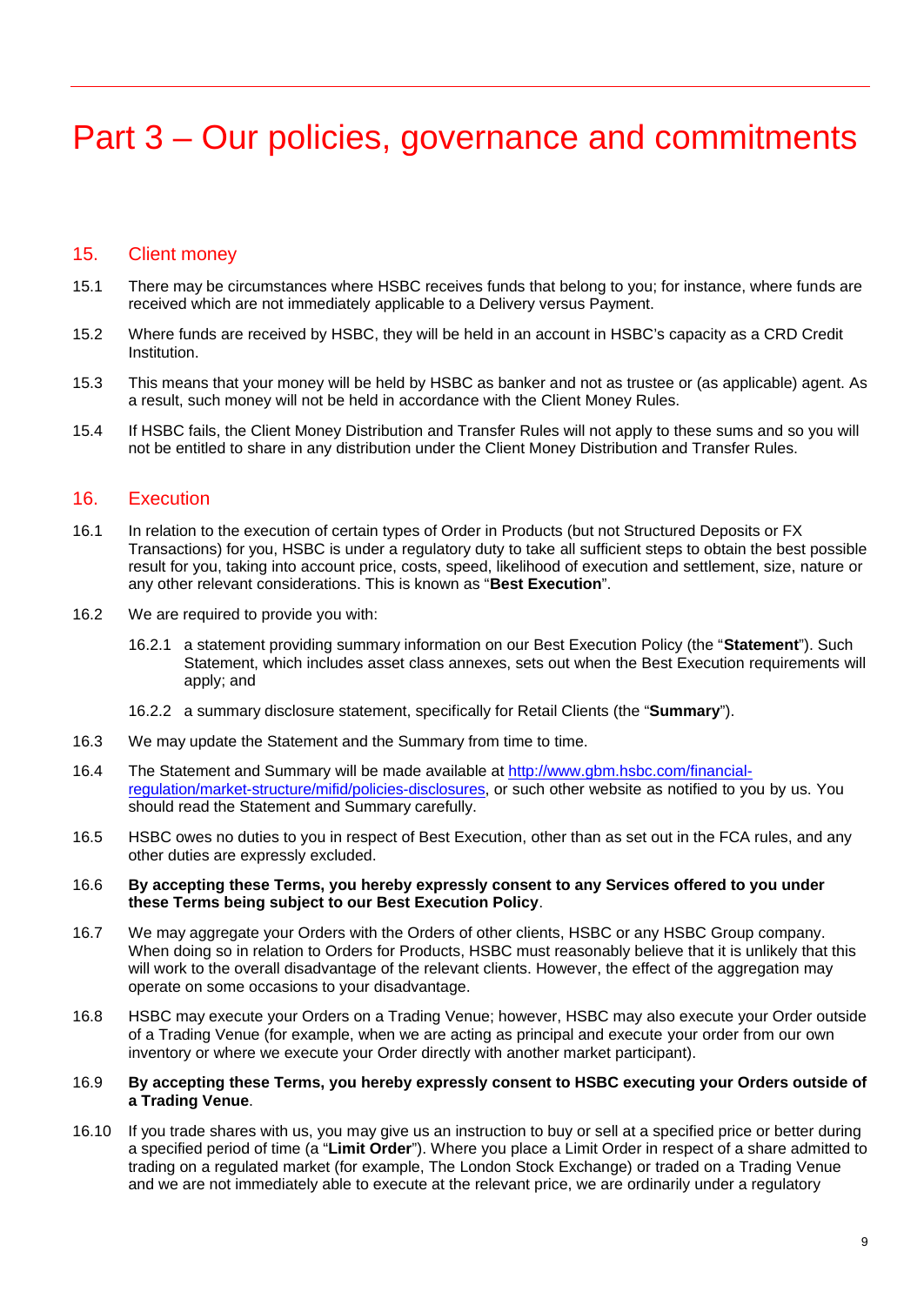obligation to publicly display the order, for example by submitting the order for execution to a Trading Venue to increase the chances of earliest possible execution.

#### 16.11 **By accepting these Terms you expressly instruct us not to make your order public**.

# 17. Conflicts of interest

- 17.1 Situations can arise where our interests, or those of our staff, conflict with your interests or where your interests compete with those of our other clients.
- 17.2 We will make available to you a description of our Conflicts of Interest Policy through our website <http://www.gbm.hsbc.com/financial-regulation/market-structure/mifid/policies-disclosures> or such other website as notified to you by us.
- 17.3 Our Conflicts of Interest Policy is a policy we maintain, setting out the circumstances which may constitute or may give rise to a conflict of interest, the procedures we will follow and the measures we will adopt to prevent or manage such conflicts (our "**Conflicts of Interest Policy**"). Where you request, we will provide you with further information on our Conflicts of Interest Policy.
- 17.4 Whilst we take all appropriate steps to identify and to prevent or manage conflicts of interest, where we are not reasonably confident that our arrangements are sufficient to ensure that risk of damage to your interests will be prevented, we will disclose to you the nature of the conflict and the steps that we have taken to mitigate the risk before undertaking business with you.

# <span id="page-10-2"></span>18. Recording and monitoring of communications

- 18.1 In certain circumstances, communications in relation to these Terms (including emails, voicemail, online chat conversations, telephone calls and website usage records) as well as paper correspondence such as envelopes or packages may be monitored, recorded or inspected (as appropriate) using monitoring devices or other technical or physical means. The monitoring of communications may take place where deemed necessary for purposes permitted by law from time to time, including, without limitation, to record evidence of business transactions and so as to ensure compliance with HSBC's regulatory obligations and its policies and procedures.
- <span id="page-10-1"></span>18.2 As required by Applicable Law, HSBC will record telephone conversations and electronic communications that result in transactions or that may result in transactions in the Products.
- 18.3 Where HSBC is required to record communications under the FCA rules, a copy of the recording of the communications referred to in Clause [18.2](#page-10-1) will be made available to you on request for a period of five years from the date of the communication. The FCA may request that we retain certain or specific records for longer than five years and, if it does, the records retained as a result of such an FCA request will be available to you for a period of up to seven years.
- 18.4 Any telephone conversations and electronic communications that are recorded in accordance with this Clause [18](#page-10-2) may be recorded without use of a warning tone or other notification.
- 18.5 All recordings and other records shall be and remain our sole property. We may use such recordings and other records as evidence in court or other proceedings.

# <span id="page-10-0"></span>19. Costs and charges

- <span id="page-10-3"></span>19.1 Information on our costs and charges in relation to Products, FX Transactions and our Services (including, where relevant, broker commissions, taxes, settlement and other fees) ("**Costs and Charges**") are available on our website [http://www.gbm.hsbc.com/financial-regulation/market-structure/mifid/policies](http://www.gbm.hsbc.com/financial-regulation/market-structure/mifid/policies-disclosures)[disclosures](http://www.gbm.hsbc.com/financial-regulation/market-structure/mifid/policies-disclosures) or such other website as notified to you by us, and these are prepared in accordance with Applicable Law.
- 19.2 Where required by Applicable Law, the information under Clause [19.1](#page-10-3) will provide for separate evidence of Costs and Charges where a Service is packaged with another service or product, or is provided as a condition for the same agreement or package.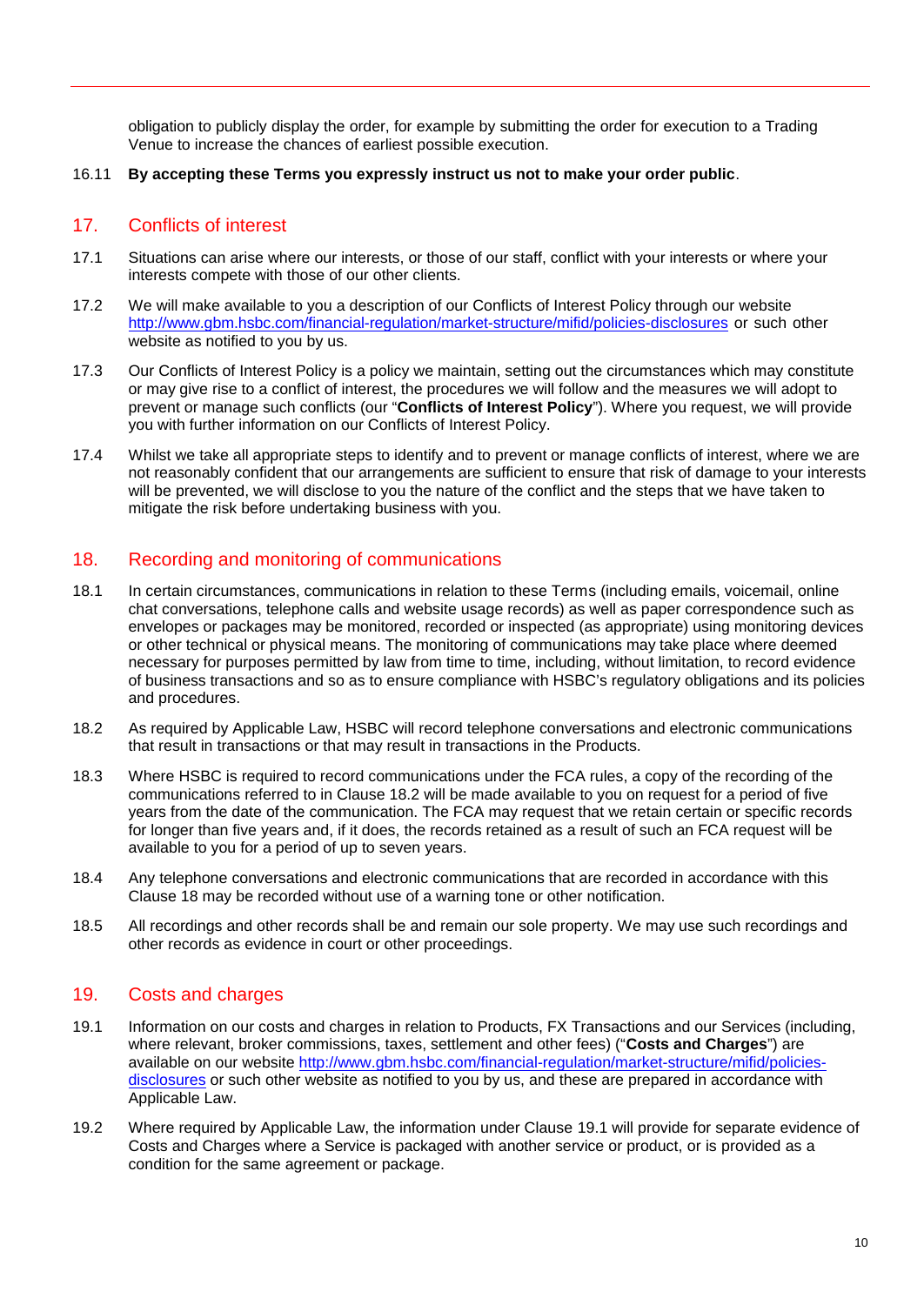- 19.3 You agree to pay HSBC, on demand, such Costs and Charges that could be reasonably anticipated and that we have properly incurred in the provision of Services under these Terms.
- 19.4 You shall be responsible for payment of all taxes due and for the making of all claims in relation thereto.

#### 20. Fees, commissions or non-monetary benefits that we may receive or pay

- 20.1 HSBC may pay or receive fees, commissions or non-monetary benefits to and from a company in the HSBC Group or other third party where permitted by the FCA rules. HSBC will provide you with separate disclosure of the essential arrangements relating to such fees, commissions or non-monetary benefits where it is required to do so under Applicable Law. You consent to us retaining such commissions, rebates or other benefits.
- 20.2 Information on our general approach relating to these arrangements can be accessed through our website [http://www.gbm.hsbc.com/financial-regulation/market-structure/mifid/policies-disclosures,](http://www.gbm.hsbc.com/financial-regulation/market-structure/mifid/policies-disclosures) or such other website as notified to you by us. You should read the notice carefully. We will also provide you with further details about such arrangements as they relate to particular services separately.

#### 21. Confidentiality and data protection

- 21.1 This Clause 21 shall apply unless otherwise agreed.
- <span id="page-11-0"></span>21.2 Each of the Parties to these Terms will at all times keep confidential any Confidential Information it may acquire in connection with these Terms except as otherwise permitted by these Terms. "**Confidential Information**" means all information of a confidential nature (which is either marked "confidential" or is clearly by its nature confidential) disclosed by one Party to the other in connection with these Terms together with Personal Data or Special Category Data (as those terms are defined under EC Directive 95/46/EC or the General Data Protection Regulation (EU) 2016/679, both as implemented into UK law, as applicable), relating to individuals such as your employees, representatives and agents and those of your affiliates, subsidiaries and third parties, including clients (if any).
- 21.3 The obligations in this Clause 21 shall not apply to any Confidential Information (other than Personal Data or Special Category Data) lawfully in a Party's possession otherwise than under or as a result of these Terms or coming into the public domain otherwise than by breach by any Party of its obligations contained in these Terms.
- 21.4 Notwithstanding the provisions of Clause [21.2,](#page-11-0) HSBC and any Connected Company may collect, use, transfer, disclose or otherwise process Confidential Information for the following purposes (the "**Purposes**"):
	- 21.4.1 in connection with the provision of goods or services to you (for example: administration and operation of your account(s) both online and offline, account/product underwriting, research, statistical analysis, testing and benchmarking against HSBC and/or any Connected Company's peer group);
	- 21.4.2 in the operations of HSBC or any Connected Company (including, without limitation, credit and risk management, hedging against risk and managing customer demand, whether expected or unexpected, system or product development and planning, insurance, audit and administrative purposes);
	- 21.4.3 to meet Compliance Obligations;
	- 21.4.4 to conduct Compliance Activity;
	- 21.4.5 to maintain HSBC's overall relationship with you;
	- 21.4.6 as part of the disposal or reorganisation or the granting of security interests or encumbrances over the whole or any part of the business or assets of HSBC or any Connected Company, or the transfer or securitisation of any rights or obligations; and
	- 21.4.7 in accordance with Clause [21.8.](#page-12-0)
- 21.5 Confidential Information may be disclosed for the Purposes to any Connected Company (including their employees, directors and officers) as well as to the following recipients: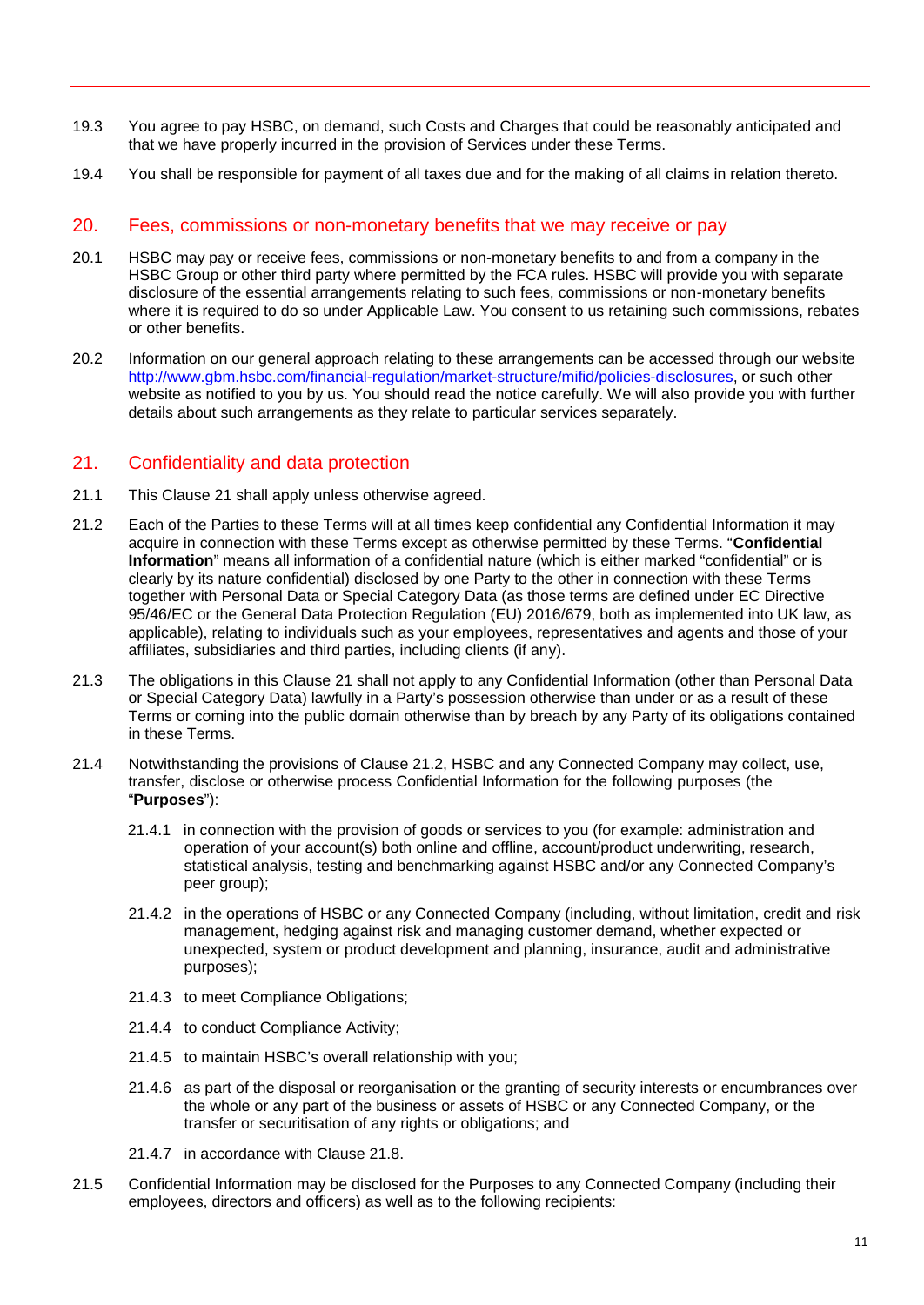- 21.5.1 any legal or regulatory Authorities in response to a request from them;
- 21.5.2 persons acting on your behalf, Infrastructure Providers, payment recipients, beneficiaries, account nominees, intermediaries, correspondent and agent banks, clearing houses, clearing or settlement systems, market counterparties, upstream withholding agents, swap or trade repositories, stock exchanges, and companies in which you have an interest in securities (where such securities are held by HSBC for you);
- 21.5.3 any party to a transaction acquiring interest in or assuming risk in or in connection with the Services; and
- 21.5.4 other financial institutions, credit reference agencies or credit bureaus, for the purposes of obtaining or providing credit references,

wherever located, including in jurisdictions which do not have data protection laws that provide the same level of protection as the jurisdiction in which the Services are supplied. Such recipients may process, transfer and/or disclose Confidential Information for the Purposes.

Wherever it is processed, Confidential Information will be protected by codes of secrecy and security with which HSBC, Connected Companies, third parties and their respective employees are required to comply.

- 21.6 HSBC, any Connected Company or any relevant third party may disclose Confidential Information if required or requested to do so by any tax authority or any other Authorities conducting tax investigations in any territory.
- 21.7 You undertake, represent and warrant that you have taken and will continue to take any steps needed (including, without limitation, notifying any relevant individuals and/or obtaining all relevant consents), to facilitate processing of Confidential Information for the Purposes. These Terms do not in any way restrict other rights HSBC or any Connected Companies may have now or in the future to otherwise process Confidential Information relating to you or relevant individuals under Applicable Law and under the terms of any other agreement with you.
- <span id="page-12-0"></span>21.8 Where permitted to do so, HSBC may from time to time use contact details that you have given us to provide you or your employees or those of any of your affiliates and subsidiaries with information about new products, services and promotions available from HSBC and Connected Companies and approved third parties by various means (including telephone, email, mobile messaging or other electronic communication) in accordance with your marketing preferences as notified to HSBC by you or your employees or those of any of your affiliates or subsidiaries.
- 21.9 Under data protection law, individuals may have the right to request access to or erasure of Personal Data relating to them, to restrict or object to its processing, and to require Personal Data to be corrected if inaccurate. Any individuals wishing to exercise such rights should contact their usual HSBC representative.

# 22. Pre-trade and post-trade publications

Without prejudice to Clause 21, you agree and acknowledge that HSBC has regulatory obligations in respect of any pre-trade or post-trade information relating to the execution of any transactions and HSBC may use this information for its own commercial purposes.

# 23. Feedback and complaints

23.1 Feedback:

We welcome any feedback on the quality of the services provided to you under these Terms. If you do have any feedback, please discuss this with your usual HSBC representative.

- 23.2 Complaints:
	- 23.2.1 In the event that you have a complaint about the quality of HSBC's service to you under these Terms, you may speak to your usual HSBC representative or, alternatively, you can write to the HSBC Global Markets Compliance Department at our registered address set out in Clause 5.2. Further details of the complaints-handling process, including information about our complaints management policy and the contact details of our complaints management function, are available on request.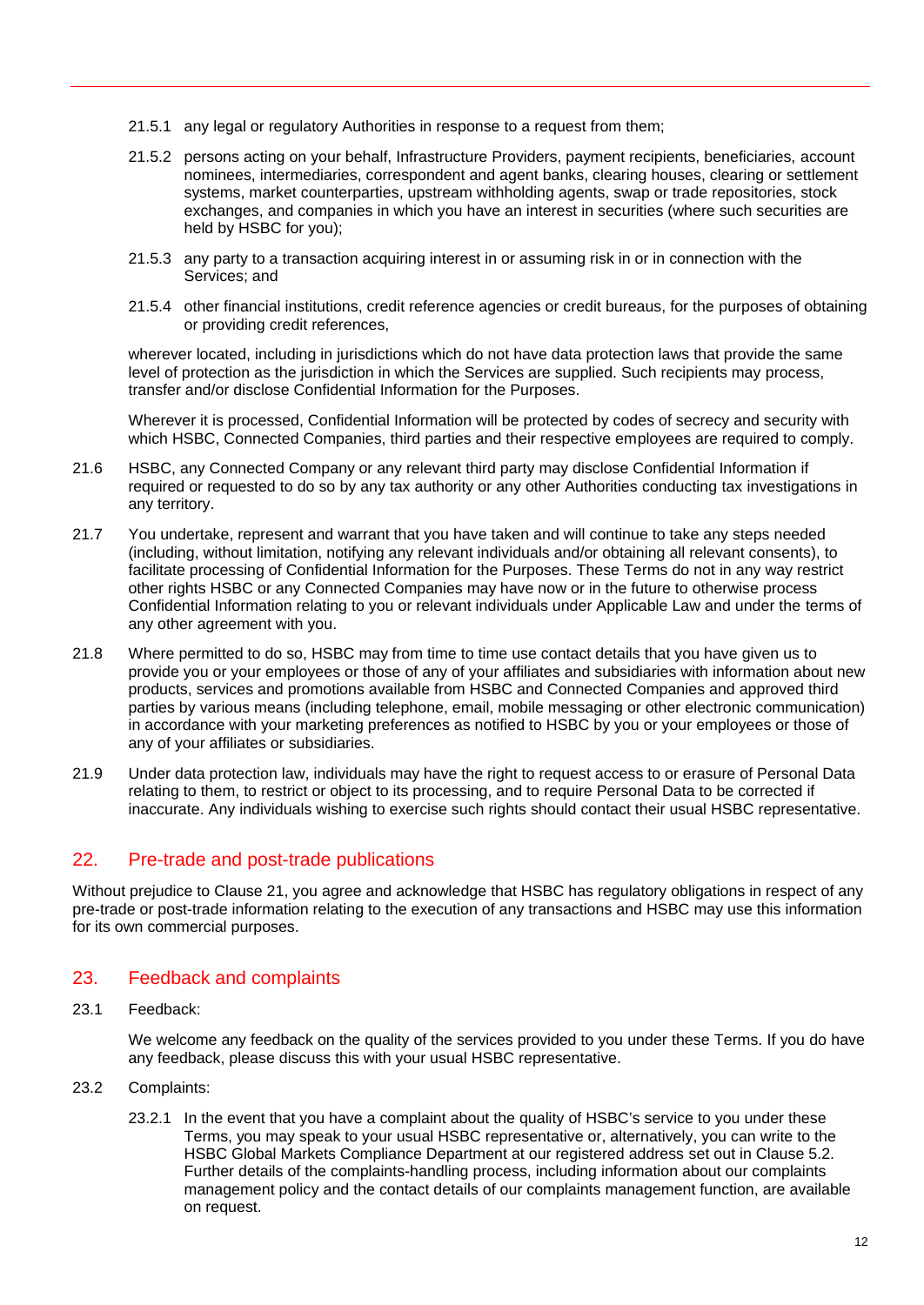- 23.2.2 We will try to resolve your complaint as quickly as possible and to your complete satisfaction. If you cannot settle your complaint, you may be entitled to refer it to the Financial Ombudsman Service.
- 23.2.3 The Financial Ombudsman Service is a free and independent statutory dispute resolution scheme for financial services. Details of who are eligible complainants can be obtained from the Financial Ombudsman Service. The Financial Ombudsman Service's website is at [http://www.financial](http://www.financial-ombudsman.org.uk/)[ombudsman.org.uk](http://www.financial-ombudsman.org.uk/) or such other website notified to you by us and it can be contacted at:

The Financial Ombudsman Service Exchange Tower London E14 9SR Email: complaint.info@financial-ombudsman.org.uk Telephone: 0800 023 4567 or 0300 123 9123

#### 24. Compensation

Depending on the type of service that we provide to you, our activities in relation to them may be covered by a deposit or investment protection scheme, established by law, to provide compensation if a financial firm is unable to meet its liabilities to clients. This protection is only available to certain types of clients (for example, it is not available for financial institutions) and is subject to certain limits, which will be reviewed from time to time. For the most up-to-date amounts, or for further details of the relevant schemes, please contact us or the relevant scheme.

- 24.1 Depositor compensation scheme:
	- 24.1.1 HSBC is a participant in the Financial Services Compensation Scheme (the "**FSCS**") in the United Kingdom. The FSCS depositor compensation scheme is available to eligible claimants. You can obtain further up-to-date information regarding the compensation provided by the FSCS (including the amounts covered and eligibility to claim) on request from HSBC or from the FSCS [\(www.fscs.org.uk\)](http://www.fscs.org.uk/).
	- 24.1.2 Compensation for Structured Deposits held by HSBC as deposit taker is available for claims for eligible deposits (currently up to £85,000 as at May 2018). For further details on us acting as a deposit taker, please see our website address [http://www.gbm.hsbc.com/financial](http://www.gbm.hsbc.com/financial-regulation/market-structure/dgsd)[regulation/market-structure/dgsd](http://www.gbm.hsbc.com/financial-regulation/market-structure/dgsd) (or such other website notified to you by us).
	- 24.1.3 In relation to the activities of arranging and selling of Structured Deposits to investors, as of May 2018 these are not covered by the FSCS; however, as of the same date, the FCA is consulting on extending protection to such activities. As mentioned above, please contact the FSCS or HSBC for upto-date information on eligible deposits and compensation provided by the scheme in respect of any service under these Terms.
- 24.2 Investor compensation scheme:
	- 24.2.1 The FSCS also operates the United Kingdom investor compensation scheme, which can pay compensation in respect of protected "investment business" (the scope of "investment business" is similar to our dealing and arranging services in relation to the Products under these Terms (excluding Structured Deposits)) where there is an eligible claim.
	- 24.2.2 If you have eligible claims under the FSCS's investor compensation scheme, such claims are subject to maximum limits on compensation, as published from time to time on the FSCS's website. The compensation limit for investment business as at May 2018 is set at 100% of £50,000 per client per authorised firm.
	- 24.2.3 You can obtain further up-to-date information on request from HSBC or from the FSCS [\(www.fscs.org.uk\)](http://www.fscs.org.uk/) about the compensation provided by the FSCS (including the amounts covered and eligibility to claim).

# 25. Know your client ("KYC") requirements

25.1 Our dealings with you will be covered by certain Applicable Laws relating to client identification and money laundering which may require us to seek further evidence and confirmation of your identity and the business that you propose to undertake with us. In addition, where you act as an agent on behalf of one or more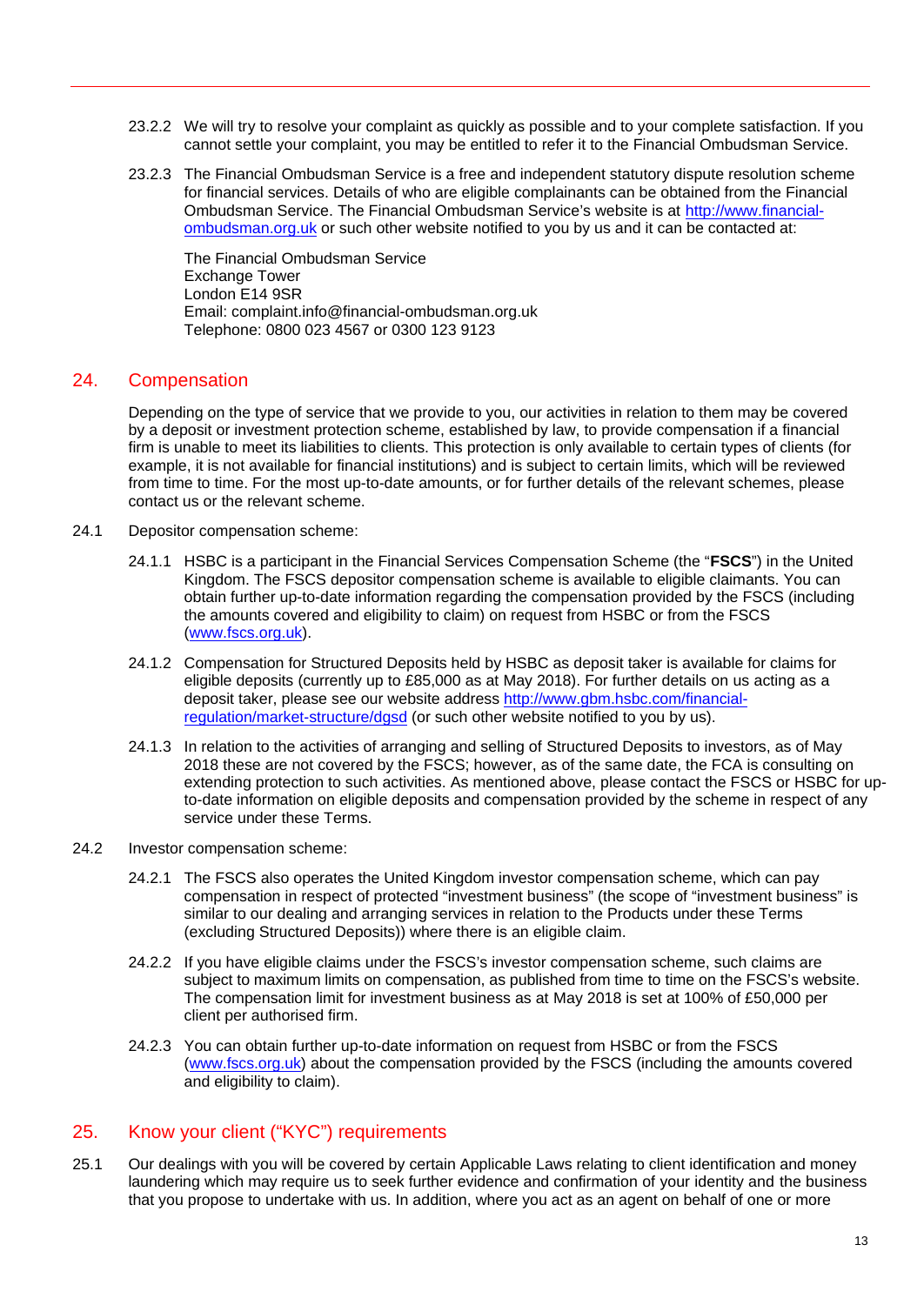other persons, we may seek confirmation and/or evidence that appropriate evidence of the identity of such underlying clients has been obtained and recorded under procedures maintained by you.

25.2 If satisfactory evidence of your identity and/or the identity of any underlying client has not been obtained within a reasonable period, we reserve the right not to accept or process any Order or transaction in any Product, FX Transaction or Service or otherwise to cease to deal with you under these Terms.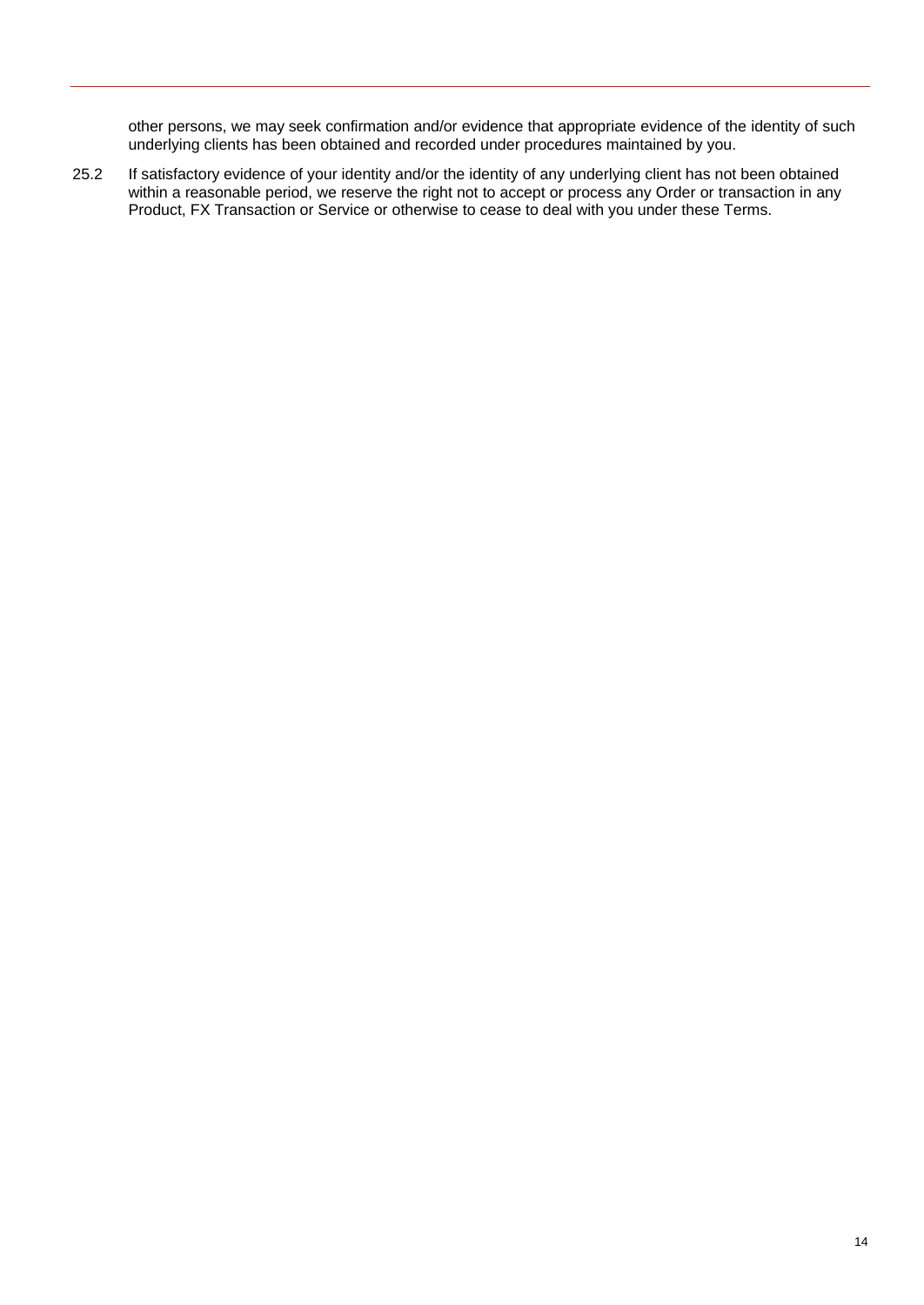# <span id="page-15-0"></span>Part 4 – General provisions

# 26. Termination

- 26.1 Subject to Clause [26.4,](#page-15-1) these Terms can be terminated by you immediately upon receipt by us of your written notice of termination.
- 26.2 Subject to Clause [26.4,](#page-15-1) unless required otherwise by the rules of the FCA or the PRA, these Terms can be terminated by us with written notice to you, effective 30 calendar days from the delivery of the notice (as determined in accordance with Clause 32).
- 26.3 We may also terminate these Terms by written notice to you immediately if:
	- 26.3.1 we reasonably believe that you have breached any terms of these Terms, such as, by way of example, but not limited to: failing to comply with the terms of any transaction entered into; putting us in a position where we might break a law, regulation, code or other duty which applies to us if we maintain these Terms with you; and/or you have become bankrupt, insolvent or you are unable to pay debts as they fall due; or
	- 26.3.2 we reasonably believe that maintaining our relationship with you might expose HSBC or another member of the HSBC Group to action or censure from any government, regulator or law enforcement agency.
- <span id="page-15-1"></span>26.4 Termination by either Party is subject to all outstanding transactions being settled and all amounts in Clauses [26.5](#page-15-2) and [26.6](#page-15-3) being paid in full.
- <span id="page-15-2"></span>26.5 Upon delivery of a notice to terminate these Terms, all amounts payable by you to HSBC to and including the date of termination shall become immediately due and payable. These shall include (without limitation):
	- 26.5.1 all outstanding fees, charges and commissions;
	- 26.5.2 any losses and expenses realised in closing out any transactions or settling or concluding outstanding obligations incurred by HSBC with you and/or on your behalf; and
	- 26.5.3 any other amounts which are due and payable by you but which are unpaid.
- <span id="page-15-3"></span>26.6 Upon delivery of a notice to terminate these Terms, all amounts, if any, payable to you by HSBC shall become due and payable on the termination date.
- 26.7 Any warranties or indemnities made by you under these Terms will continue after termination and Clauses 18, 21, 27, 38 and 40 shall continue after termination.

# 27. HSBC's recovery of liabilities, losses and costs

- 27.1 Subject to Clause [4.3,](#page-4-2) any indebtedness or liability incurred by you to HSBC shall, in the absence of express written consent by HSBC to the contrary, be due and payable on demand.
- 27.2 All payments due to us under these Terms shall be made free from, and without, set-off, withholding, counterclaim or deduction.
- <span id="page-15-4"></span>27.3 Subject to Applicable Law, we may set off any amounts due from you under any Product or FX Transaction or otherwise related to these Terms against any amounts owed by us to you, whether or not such obligations are arising under these Terms, present or contingent and irrespective of the currency of such obligation. If the obligations are in different currencies, we may convert either obligation at its then prevailing selling spot rate of exchange.
- 27.4 Without prejudice and in addition to any general lien, right of set-off or other similar rights which HSBC may be entitled to exercise over any of your Products or FX Transactions, monies or other property, your monies or other property shall be subject to a general lien in HSBC's favour, insofar as there remain any outstanding amounts due from you to HSBC in relation to liabilities arising under these Terms.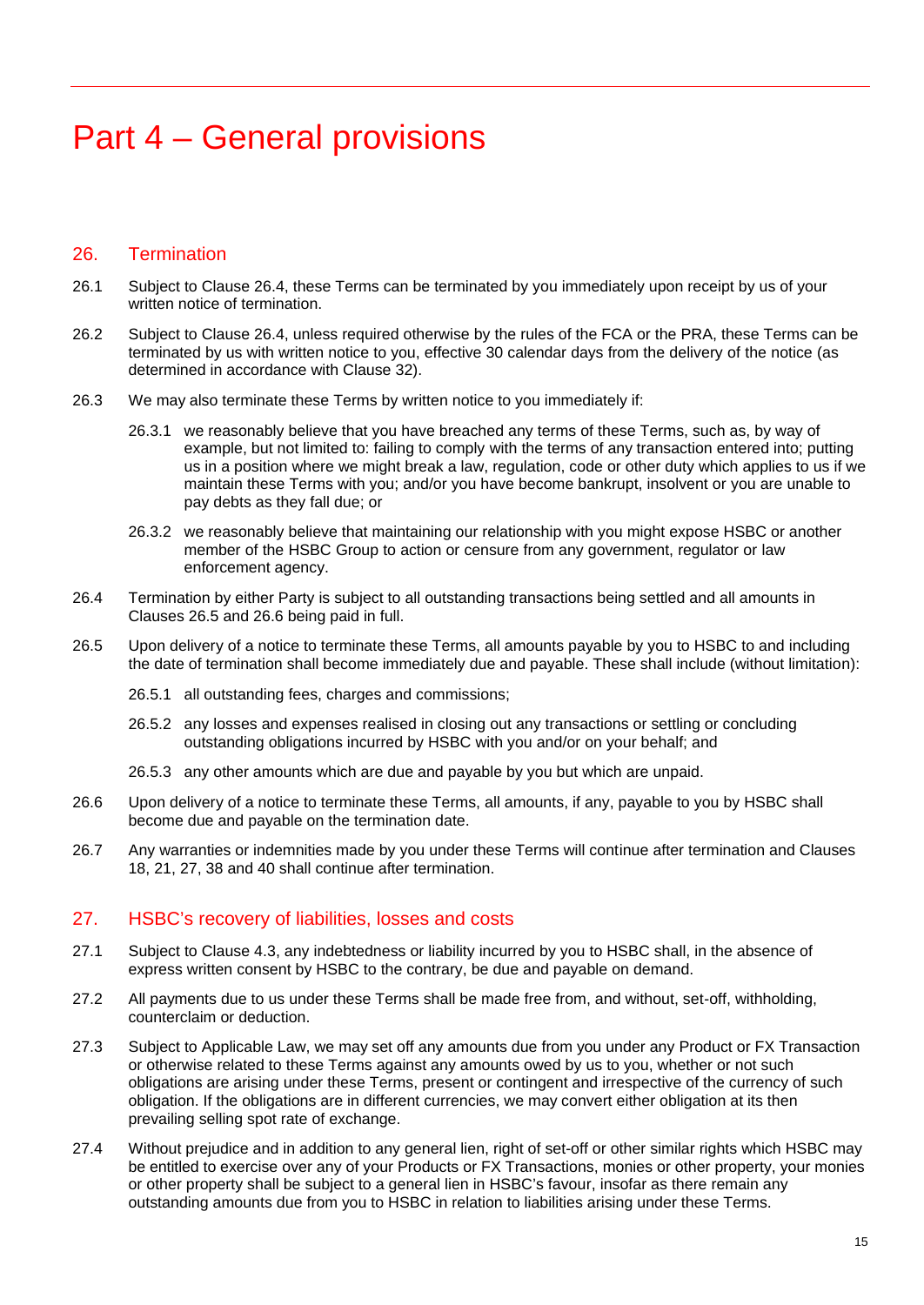- <span id="page-16-0"></span>27.5 If you default in paying any amount by the Settlement Date, HSBC shall be entitled (but only so far as consistent with the rules of the FCA) on such date to pay to the credit of, or as the case may be, debit to any account or accounts of yours with HSBC (or another member of the HSBC Group) the amount in question, together with any applicable interest (determined under Clause [13.4\)](#page-8-0) and with or without the application of set-off in Clause [27.3,](#page-15-4) in the appropriate currency or, at HSBC's option, the equivalent thereof (at current market rates as we may notify you of from time to time acting in good faith and a commercially reasonable manner) in any other currency or currencies in which any balance on such account or accounts may then be denominated.
- 27.6 In addition to HSBC's rights in Clause [27.5,](#page-16-0) HSBC shall have the right (but only so far as consistent with the rules of the FCA) at any time without notice to set off and/or combine and/or consolidate all or any of your accounts maintained with HSBC (or another member of the HSBC Group) in such manner as HSBC may determine.
- 27.7 Subject to Clause [28.1,](#page-16-1) you agree to indemnify us against all losses, costs and demands arising directly or indirectly from the provision of Services hereunder, except to the extent that such losses, costs and demands are due directly to our or any of our directors', officers', employees' or agents' negligence, fraud or wilful default.
- 27.8 Nothing in this Clause 27 restricts our ability to take legal or other action to recover the debts caused by the non-payment of amounts due to us by you, whether under these Terms or otherwise.

#### 28. HSBC's limitation of liability

- <span id="page-16-1"></span>28.1 Nothing in these Terms will exclude or limit any duty or liability that we may have to you under the FCA or the PRA rules or other regulatory requirement; or that Applicable Law does not allow to be excluded or limited.
- 28.2 Neither HSBC nor any of our directors, officers, employees or agents accepts any liability for any loss, cost, tax or expense suffered or incurred by you as a result of, or in connection with, the provision of Services hereunder by us unless, and then only to the extent that, such loss, cost, tax or expense are incurred directly by you and are caused by proven negligence, fraud or wilful default on the part of HSBC or its directors, officers, employees or agents in the provision of such Services.
- 28.3 Where HSBC fails to take any action which in our opinion would breach a regulatory requirement or market practice, HSBC will not be liable to you.
- 28.4 In respect of any losses arising from any cause beyond our reasonable control and the effect of which is beyond our control to avoid or, any losses that we could not reasonably foresee when provided with an instruction which we act upon, HSBC will not be liable to you.

#### 29. Representations and warranties

- 29.1 You represent, warrant and undertake to us on the date that you enter into these Terms and on each date that you place an Order or enter into a Product or an FX Transaction that:
	- 29.1.1 you have taken into account and understand and accept the various risks associated with the Services, Products and FX Transactions offered under these Terms;
	- 29.1.2 you understand that, unless we agree otherwise, we are offering execution only services pursuant to these Terms and you have made your own independent decision to enter into these Terms, place an Order or enter into a transaction, including, but not limited to, whether a Product or FX Transaction is suitable for you and whether an FX Transaction is appropriate or proper for your purposes, and you are not relying on any communication from us (oral or written) as investment advice or as a recommendation to place an Order or enter into any transaction under these Terms;
	- 29.1.3 all information provided by you or on behalf of you to us is true, accurate and not misleading and you will notify us as soon as possible in the event that there is a change to such information;
	- 29.1.4 you have, and will comply with, all the necessary consents, licences and authorisations and powers to enter into and perform your obligations under these Terms and in respect of each Order, Product or FX Transaction, and you have taken all necessary actions to authorise such execution and performance;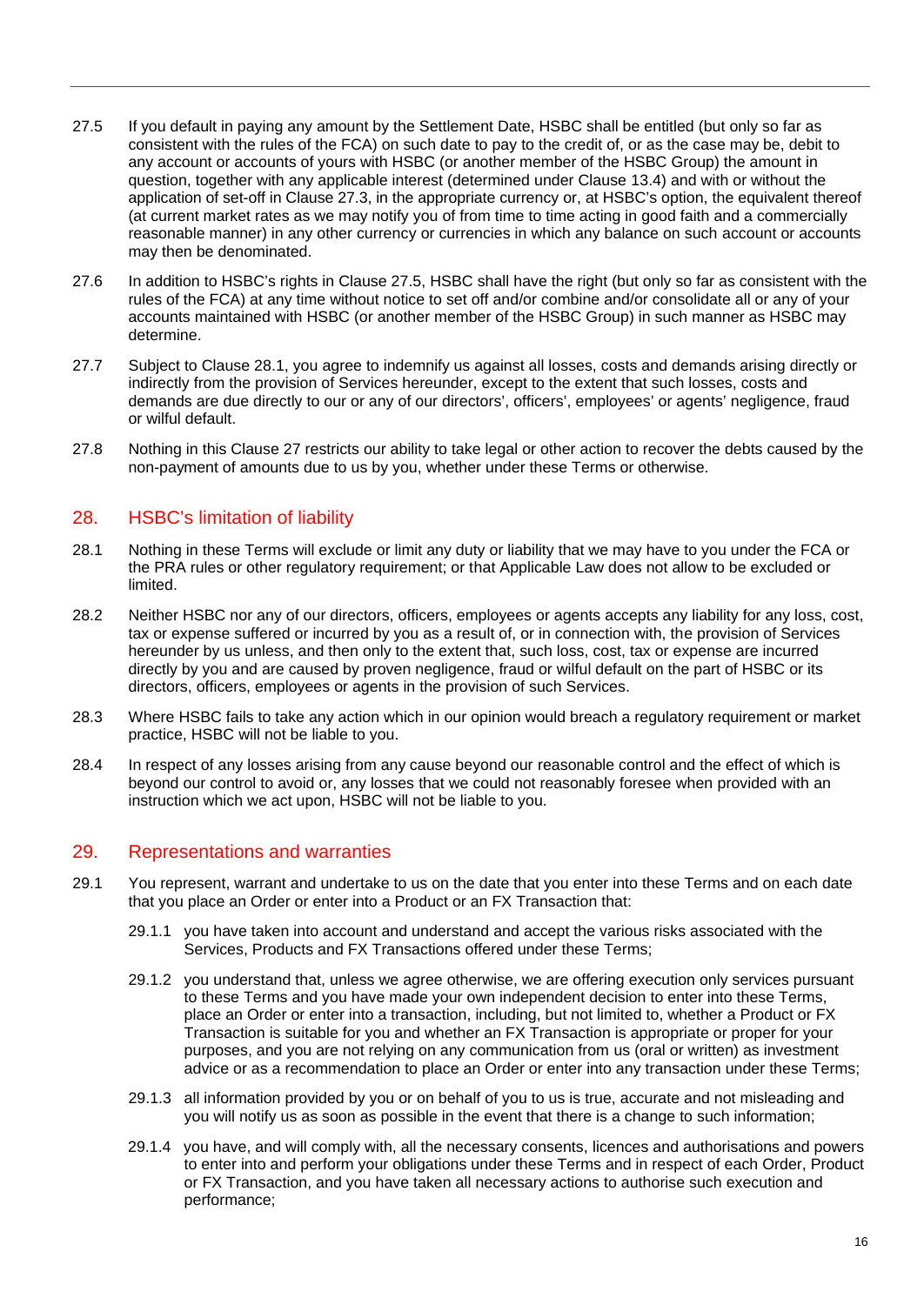- 29.1.5 you will, on demand by HSBC, deliver to HSBC copies of (or evidence of) any relevant consents and compliance with Applicable Laws as HSBC may reasonably require from time to time; and
- 29.1.6 you are duly constituted or organised and validly existing and in good standing under the laws of the jurisdiction of your incorporation.

#### 30. Variation

HSBC may at any time vary or qualify any one or more of these Terms by written notice to you in good time before such variation or qualification where it is practicable to do so. Such revised terms will become effective on the date specified in the notice.

#### 31. Transfer and assignment

#### 31.1 General:

- 31.1.1 You may not transfer or assign any of your rights or obligations under these Terms without the prior written consent of HSBC.
- 31.1.2 Subject to Clause [31.2,](#page-17-1) HSBC may not transfer or assign any of its rights or obligations under these Terms without your prior written consent.
- <span id="page-17-1"></span>31.2 Transfer within the HSBC Group:
	- 31.2.1 HSBC may, at any time, transfer all or any part of its rights and/or obligations under these Terms to a third party in the same group as HSBC (each, a "**Transferee**") if it has given you reasonable notice of the transfer (unless it is impracticable to give you such notice).
	- 31.2.2 Upon the effective date of the transfer as set out in the notice (or otherwise where it was impracticable to give you such notice):
		- (i) the rights and/or obligations of you and HSBC shall be transferred to the Transferee and you and HSBC will be released from further obligations to each other; and
		- (ii) you and the Transferee will simultaneously acquire the same rights and assume the same obligations between yourselves as would have been acquired and assumed had the Transferee been an original party hereto instead of HSBC.

#### <span id="page-17-0"></span>32. Contacting us

- 32.1 Communications in relation to these Terms and the Services under it shall be in English.
- 32.2 Subject to Clause [32.3,](#page-17-2) you may generally communicate with us as through your usual HSBC representative as follows:
	- 32.2.1 by post, personal delivery or in person at our registered office set out in Clause 5.2;
	- 32.2.2 by telephone; and
	- 32.2.3 where we agree, by email.
- <span id="page-17-2"></span>32.3 Where you are obliged to communicate in writing under these Terms, you shall do so:
	- 32.3.1 by post or personal delivery to our registered office set out in Clause 5.2; or
	- 32.3.2 where we agree, by sending an email to an email address that we will provide you with for the purpose from time to time.
- 32.4 Proving delivery:

In either Party proving service or delivery of the relevant communication, it shall be sufficient to prove that it was correctly addressed and was posted or, where it was delivered otherwise than by post, that it was delivered to the correct address or, where it was sent by electronic means, that it was transmitted to the correct number or email address as last notified by the relevant Party.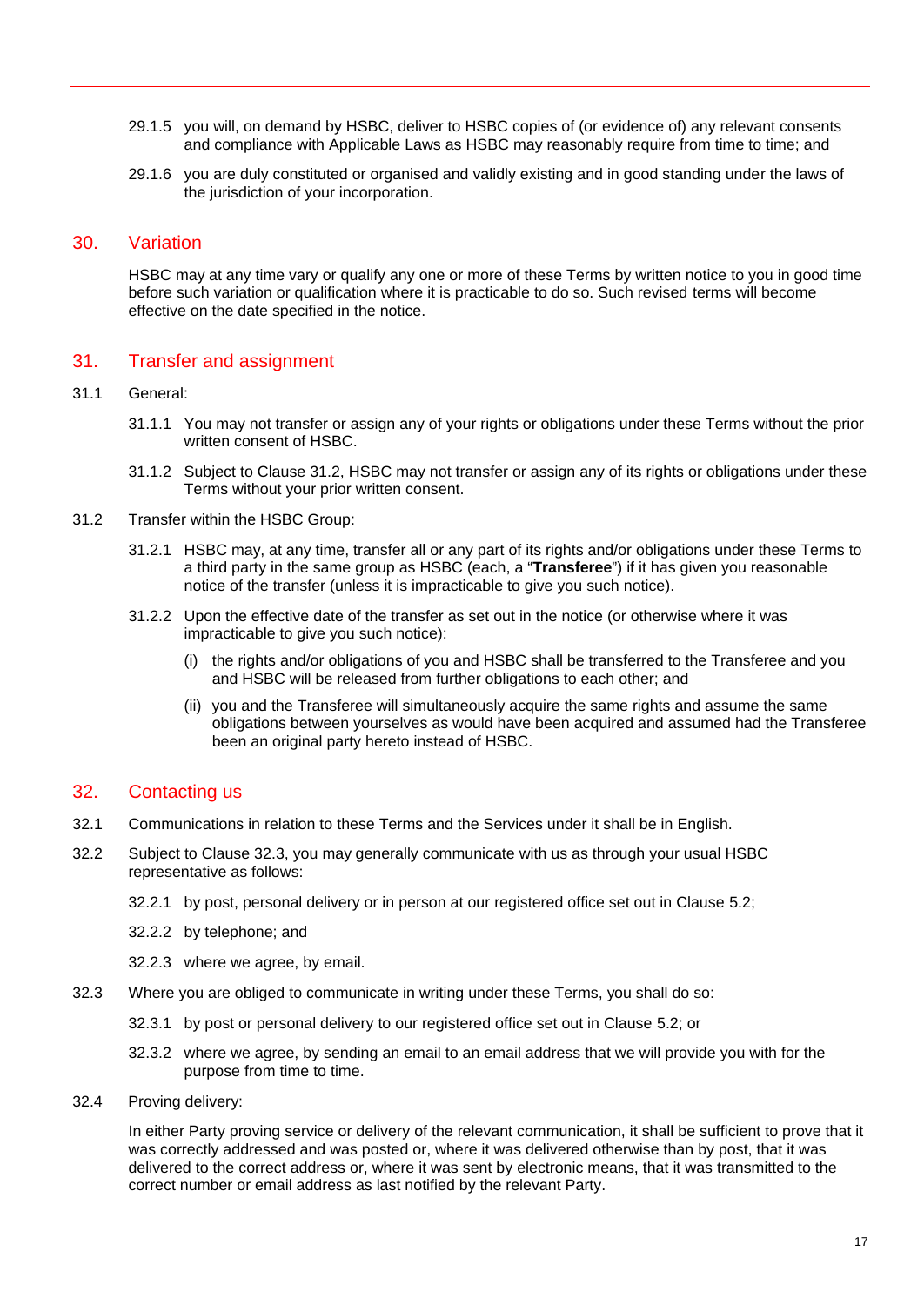#### 33. Provision of information

- 33.1 We are required to provide you with certain information disclosures in relation to the Services that we provide to you and to provide you with choice as to how that information is provided to you. Please see the form in Schedule 2 setting out in more detail how we will provide information to you, unless you choose otherwise through the elections in Schedule 2.
- 33.2 These Terms are drafted on the basis that you are not a "consumer" as defined in the E-Commerce Directive 2000/31/EC as implemented into UK law, and as may be amended from time to time (the "**E-Commerce Directive**"), (i.e. you are not an individual or, if you are, you are dealing in the course of your trade, business or profession). As a non-consumer, you hereby agree to the fullest extent permissible under the E-Commerce Directive that we shall not be required to make any disclosures or comply with any requirements which would otherwise be required by the E-Commerce Directive.

# 34. Circumstances outside of HSBC's control

- <span id="page-18-0"></span>34.1 HSBC shall not be in breach of these Terms if there is, and shall not be liable or have responsibility of any kind for any loss or damage incurred by you as a result of, any total or partial failure, interruption or delay in performance of its duties and obligations occasioned by circumstances outside of HSBC's control.
- <span id="page-18-1"></span>34.2 Such circumstances may include, but are not limited to, any act of God, fire, act of government, state, governmental or supranational body or authority or any investment exchange and/or clearing house, war, civil commotion, terrorism, failure of any computer dealing system, interruptions of power supplies, labour disputes of whatever nature or any other reason (whether or not similar in kind to any of the above) beyond HSBC's control.
- 34.3 Should an event described in Clauses [34.1](#page-18-0) and [34.2](#page-18-1) occur, HSBC shall have the right to terminate and close out any transaction affected by such event and entered into under these Terms.

#### 35. Screening

- <span id="page-18-2"></span>35.1 In order for HSBC to meet its Relevant Requirements, HSBC and any HSBC Group company may take any necessary action, including, without limitation, intercepting and/or investigating transactions on your accounts with HSBC (particularly those involving the international transfer of funds), including the source of or intended recipient of funds paid into or out of your accounts.
- <span id="page-18-3"></span>35.2 Exceptionally, the action described in Clause [35.1](#page-18-2) may delay or prevent the carrying out of your instructions, the settlement of transactions over your accounts or HSBC's performance of its obligations under these Terms.
- 35.3 Where reasonably practicable (and consistent with Applicable Law), HSBC will advise you of the reasons for, and likely length of, any delay described in Clause [35.2.](#page-18-3)
- 35.4 Without prejudice to Clause 28, neither HSBC nor any HSBC Group company shall have any liability (whether direct, indirect or consequential and including, without limitation, loss of profit or interest) caused in whole or in part by any actions which are taken by HSBC or any HSBC Group companies to comply with the Relevant Requirements (including, without limitation, those actions referred to in this Clause 35).

# 36. Illegality

If any provision or term of these Terms or any part thereof shall become or be declared illegal, invalid or unenforceable for any reason whatsoever, such term, provision or part shall be divisible from these Terms and shall be deemed to be deleted from these Terms.

#### 37. No waiver

Our failure or delay in exercising any right, power or privilege in respect of these Terms will not be presumed to operate as a waiver, and a single or partial exercise of any right, power or privilege will not be presumed to preclude any subsequent or further exercise of that right, power or privilege or exercise of any other right, power or privilege.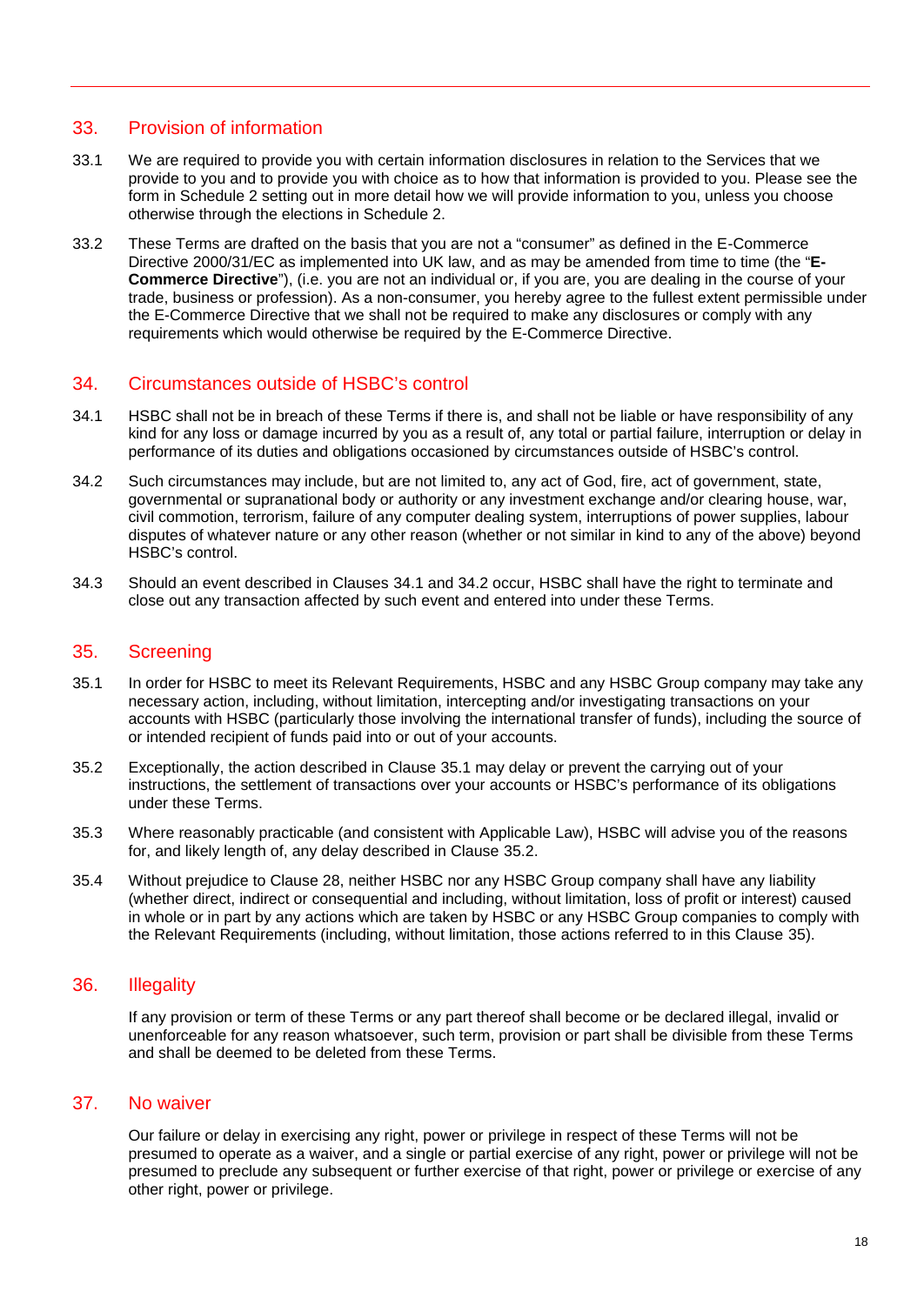# 38. Rights of third parties

- <span id="page-19-0"></span>38.1 Any company within the HSBC Group may enforce the terms of Clause 27 and the right of HSBC to vary any of these Terms in accordance with the provisions of the Contracts (Rights of Third Parties) Act 1999.
- 38.2 Except as provided in Clause [38.1,](#page-19-0) a person who is not a Party to these Terms has no right under the Contracts (Rights of Third Parties) Act 1999 to enforce any one of these Terms, but this does not affect any right or remedy of a third party which exists or is available apart from that Act.
- 38.3 The rights of the Parties to these Terms to rescind or vary these Terms are not subject to the consent of any other person.

# 39. Rights and remedies

The rights and remedies herein are cumulative and not exclusive of any rights or remedies provided by law.

#### 40. Governing law and jurisdiction

- 40.1 These Terms, and any non-contractual obligations arising out of or in connection with them shall be governed by and construed in accordance with English law.
- 40.2 Each of the parties to these Terms irrevocably agrees that the courts of England shall have exclusive jurisdiction to settle any suit, action or other proceedings relating to these Terms, and irrevocably submits to the jurisdiction of such courts.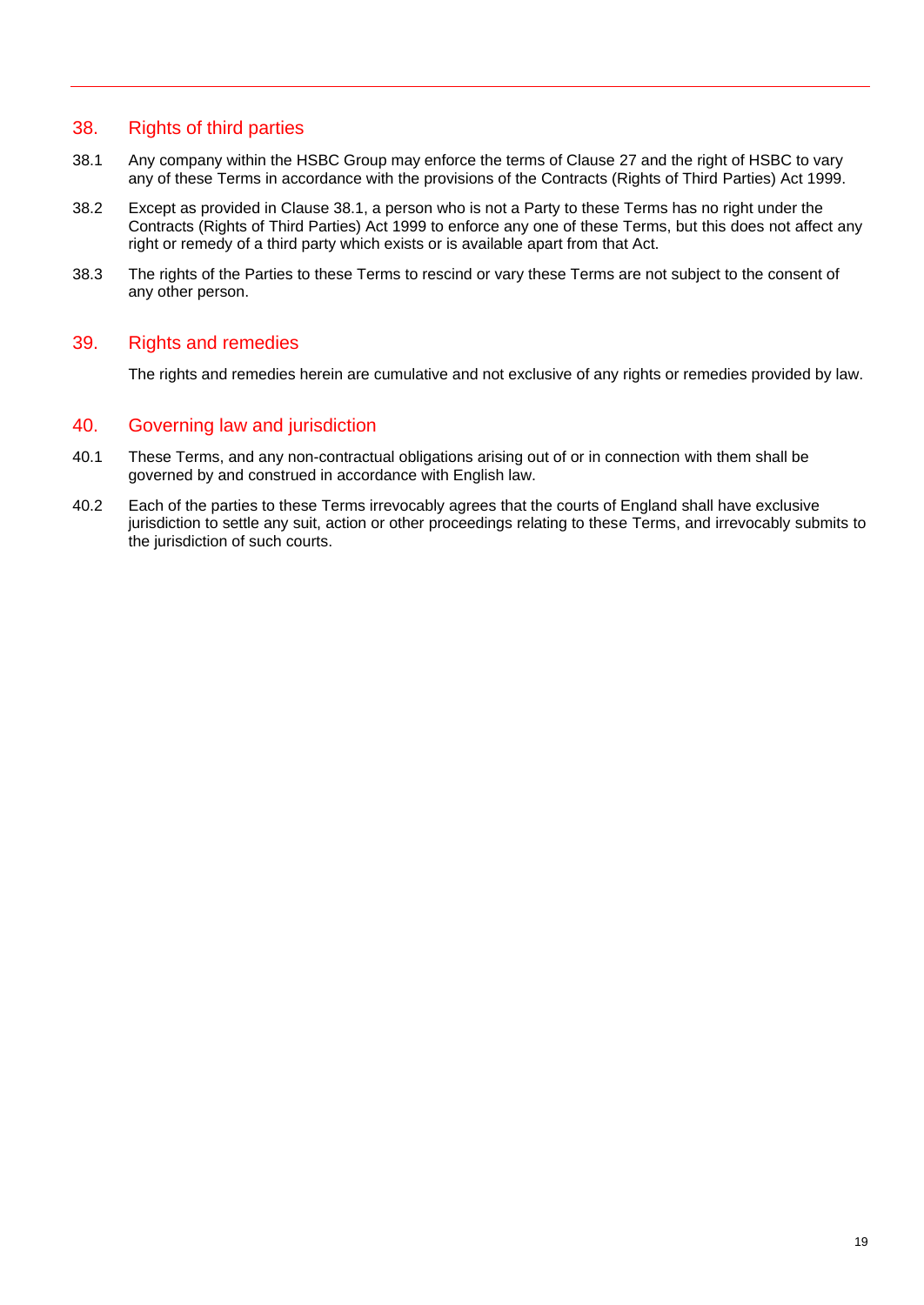# <span id="page-20-0"></span>Schedule 1

# **Definitions**

In these Terms, the following words and expressions shall, unless the context otherwise requires, bear the following meanings given to them:

#### "**Applicable Law**" means:

- (i) all applicable laws;
- (ii) all applicable regulations and requirements imposed by any competent regulatory, prosecuting, tax or Governmental Authority in any jurisdiction, domestic or foreign (including, without limitation, the FCA rules), or imposed by or arising under the constitution, rules, regulations, bylaws, customs, usages and interpretations of any exchange, trading system, trading venue or organised market on which purchasers and sellers of securities or other investment instruments are brought together, and any clearing house, settlement exchange or other service provided to facilitate clearing and settlement; and
- (iii) any agreement entered into with, or between, any competent regulatory, prosecuting, tax or Governmental Authority in any jurisdiction, domestic or foreign;

"**Authorities**" means any competent regulatory, prosecuting, tax or Governmental Authority in any jurisdiction, domestic or foreign;

"**Best Execution**" means, in relation to the execution of certain types of Order in Products (but not Structured Deposits or FX Transactions), HSBC is under a regulatory obligation to take all sufficient steps to obtain the best possible result for you, taking into account price, costs, speed, likelihood of execution and settlement, size, nature or any other relevant considerations;

"**Best Execution Policy**" means our policy and related arrangements on Best Execution in respect of our Global Markets activities, which explains how we will execute orders for you;

"**Client Money Distribution and Transfer Rules**" means the FCA rules which set out the rights of clients for whom a firm holds money under the Client Money Rules in the event that that firm fails;

"**Client Money Rules**" means the rules of the FCA which set out the obligations of a firm when it holds money as a trustee on behalf of a client in connection with the firm's regulated business;

"**Compliance Activity**" means any activity performed by a Connected Company considered to be appropriate, acting reasonably, to meet Compliance Obligations relating to or in connection with the detection, investigation and prevention of Financial Crime, international and national guidance, relevant HSBC procedures and/or the direction of any public, regulatory or industry body relevant to any member of the HSBC Group;

"**Compliance Obligation**" means obligations of a Connected Company to comply with: (a) any applicable local or foreign statute, law, regulation, ordinance, rule, judgment, decree, voluntary code, directive, sanctions regime, court order or international guidance and HSBC's mandatory policies or procedures, (b) any demand from Authorities or reporting, regulatory trade reporting, disclosure or other obligations under law or (c) any Applicable Laws or internal policies requiring HSBC to verify the identity of its customers;

"**Conflicts of Interest Policy**" means a policy we maintain setting out the circumstances which may constitute or may give rise to a conflict of interest, the procedures we will follow and the measures we will adopt to prevent or manage such conflicts;

"**Connected Company**" means HSBC Holdings plc and, from time to time, any subsidiary thereof (as defined in section 1159 of the Companies Act 2006) or affiliated company thereof (as defined in the FCA rules) and (a) agents of any such person, and (b) direct or indirect third party service providers of any of the foregoing persons;

"**Costs and Charges**" means costs and charges in relation to Products, FX Transactions and our Services (including, where relevant, broker commissions, taxes, settlement and other fees);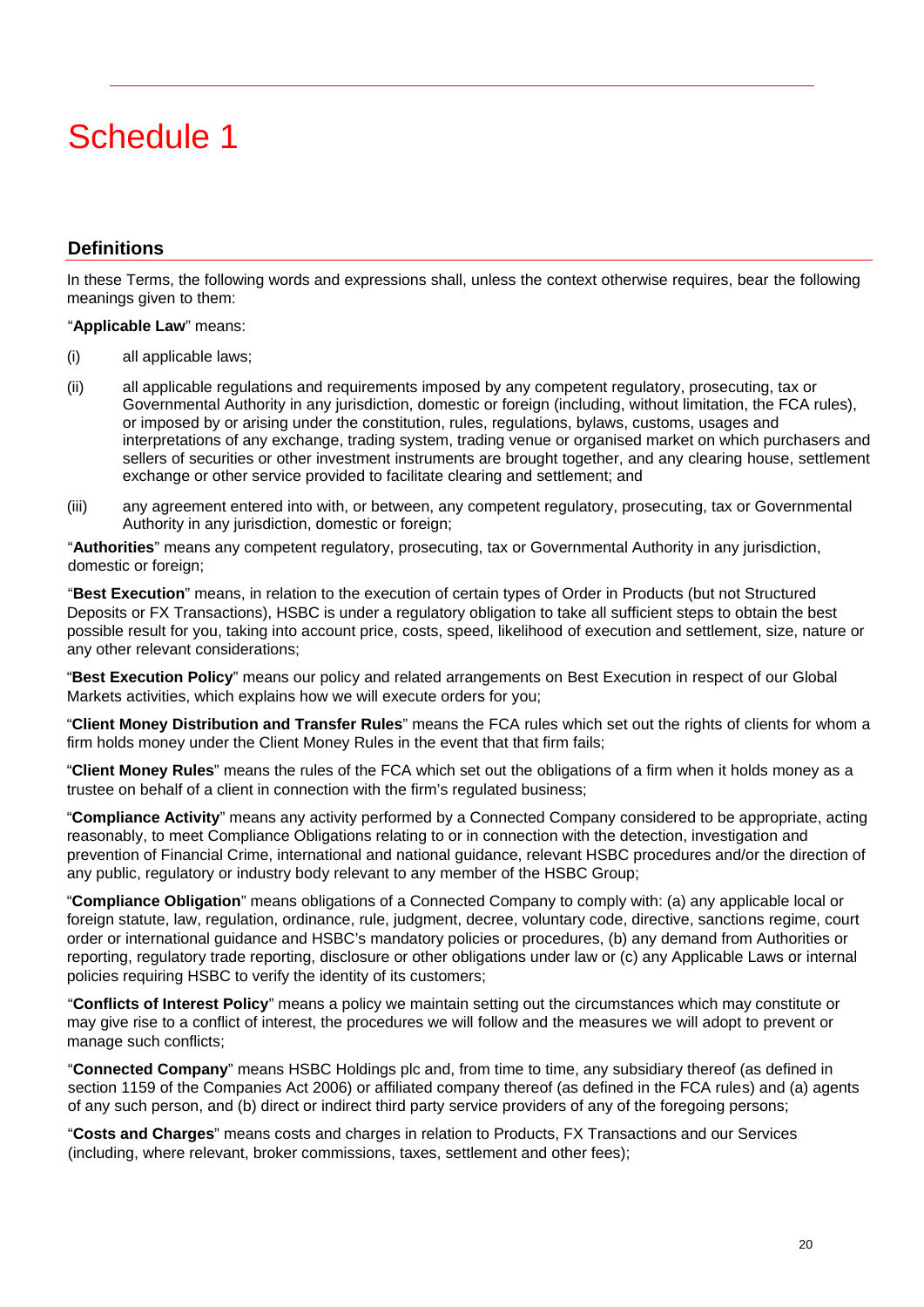"**CRD Credit Institution**" has the meaning given to it under the FCA rules, but in broad terms it is a company which is established in the European Union and whose business is to take deposits and to make loans; most banks (including HSBC) are CRD credit institutions;

"**CREST**" means a securities settlement system operated by CRESTCo Limited;

"**Delivery versus Payment**" means a way of settling transactions that require a cash payment to be made before, or at the same time as, the delivery of the financial product;

"**Designated Investment**" means those investments included in the definition of 'designated investment' in the FCA rules which a ring-fenced bank such as HSBC UK Bank plc is permitted to enter into as principal under The Financial Services and Markets Act 2000 (Excluded Activities and Prohibitions) Order 2014. This includes certain currency swaps, interest rate swaps and forward contracts relating to currencies or commodities;

"**Eligible Counterparty**" has the meaning given to it in the FCA rules;

"**FCA**" means the United Kingdom Financial Conduct Authority, or any successor regulator, which may regulate the provision of HSBC's services under these Terms;

"**FCA rules**" or "**rules of the FCA**" means the rules, regulations and procedures of the FCA in force from time to time;

"**Fiduciary Duty**" means any duty where a financial institution holds, manages, oversees or has responsibilities for assets for a third party that involves a legal and/or regulatory duty to act with the highest standard of care and with utmost good faith. A fiduciary must make decisions and act in the best interests of the third parties and must place the wants and needs of the third party first, above the needs of the fiduciary;

"**Financial Crime**" means money laundering, terrorist financing, bribery, corruption, tax evasion, fraud, evasion of economic or trade sanctions, and/or violations, or attempts to circumvent or violate any laws or regulations relating to these matters;

"**FSCS**" means the Financial Services Compensation Scheme;

"**FX Transactions**" means FX spot and FX transactions entered into by you which are: (a) for commercial purposes; (b) not for investment or speculative purposes; and (c) in order to facilitate payment for identifiable goods, services or direct investment;

"**Governmental Authority**" means the government of any jurisdiction, or any political subdivision thereof, whether provincial, state or local, and any department, ministry, agency, instrumentality, authority, body, court, central bank or other entity lawfully exercising executive, legislative, judicial, taxing, regulatory or administrative powers or functions of or pertaining to government;

"**HSBC**" means HSBC UK Bank plc;

"**HSBC Group**" means the group of companies, the ultimate holding company of which is HSBC Holdings plc;

"**Infrastructure Provider**" means any third party providing shared market infrastructure necessary for a party to perform its obligations under these Terms including any communications, clearing, settlement or payment system, or intermediary or correspondent bank;

"**Limit Order**" means an instruction to buy or sell at a specified price or better during a specified period of time; "**Non-**

**complex Investments**" means non-complex investments that are described under the FCA rules and, very broadly, includes (subject to certain exceptions and not limited to): shares admitted to trading on certain venues; bonds or other forms of securitised debt admitted to trading on certain venues; money market instruments; shares or units in undertakings for collective investment in transferable securities (UCITS); and structured deposits;

"**OFAC**" means the Office of Foreign Assets Control of the US Department of the Treasury;

"**Order**" means any order, request for quote, direction or instruction from you or any person who is, or is believed in good faith to be, a person designated or authorised by you to give instructions in relation to these Terms. Best Execution will not necessarily apply to the Order (as set out further under Clause 16);

"**Party**" means a party to these Terms;

"**Person**" means an individual, firm, company, corporation, government, state or agency of a state or any association, trust, joint venture, consortium or partnership;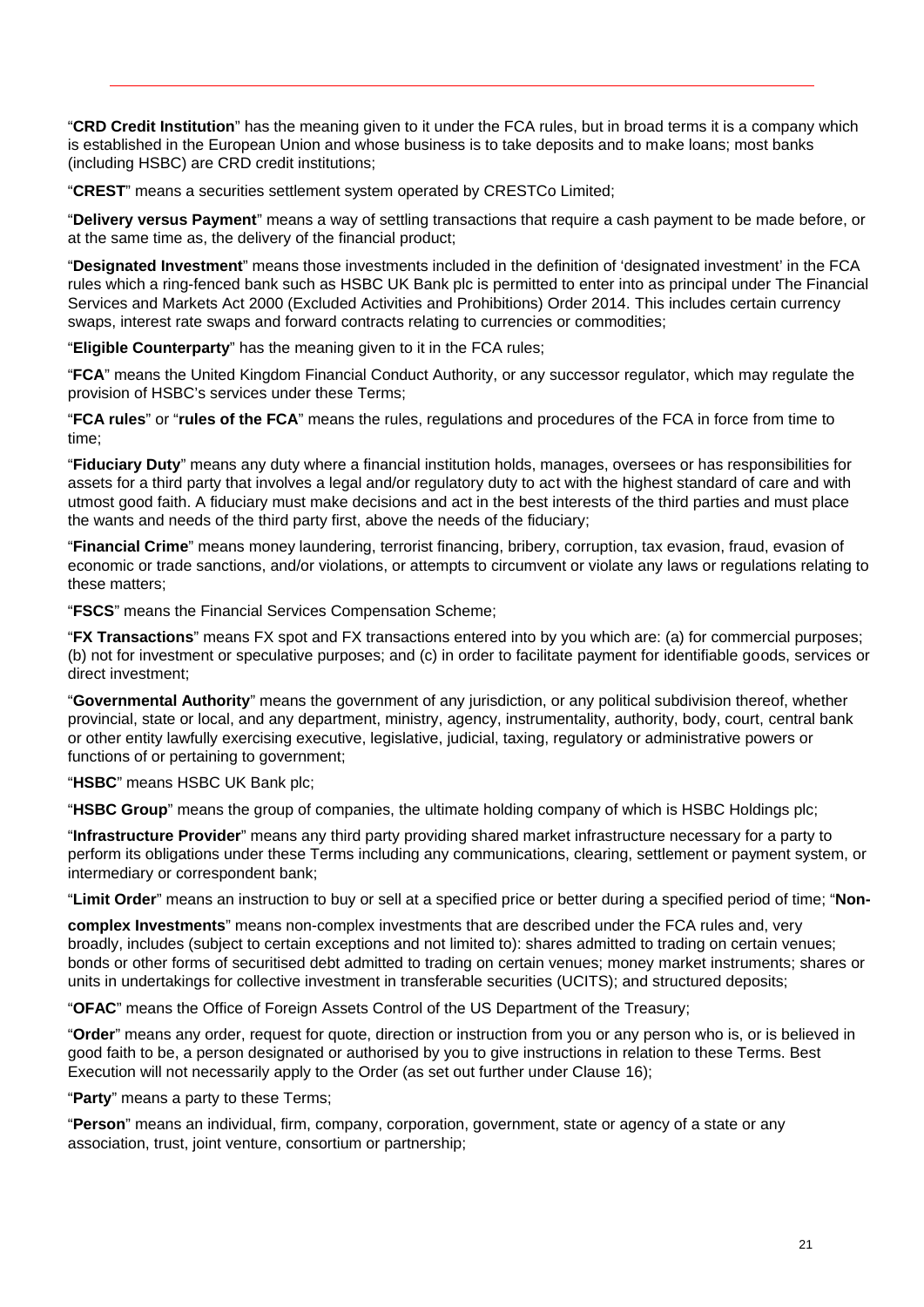"**PRA**" means the United Kingdom Prudential Regulation Authority or any successor regulator which may regulate the provision of HSBC's services under these Terms;

"**Products**" means investments, such as (but not limited to) FX options, FX forwards not falling into the definition of FX Transactions (such as, but not limited to, forward extras, collars, boosted forwards, participating forwards and dual currency deposits) and interest rate derivatives (for example, interest rate swaps, caps and collars) and other Designated Investments and Structured Deposits;

"**Professional Client**" has the meaning given to it under the FCA rules;

"**Relevant Requirements**" means, in respect of HSBC, HSBC's legal and regulatory obligations, any request of a public or regulatory authority or pursuant to internal policies applicable to HSBC in relation to the prevention of fraud, money laundering, terrorism or other criminal activities or the provision of financial and other services to sanctioned persons;

"**Retail Client**" has the meaning given to it under the FCA rules, but in broad terms means an individual or undertaking (for example, a company, partnership, trust or other legal entity) that falls below certain balance sheet, net turnover, own funds and/or asset thresholds (as applicable), a local public authority, a municipality and, in certain cases, a public sector body and includes a client which is not a Professional Client or an Eligible Counterparty;

"**Sanctions**" means the sanctions laws, regulations, embargoes or restrictive measures administered, enacted or enforced by any of the Sanctions Authorities;

"**Sanctions Authorities**" means:

- (i) the United States of America;
- (ii) the United Nations;
- (iii) the European Union;
- (iv) the United Kingdom;
- (v) Hong Kong;
- (vi) the jurisdiction of your incorporation or establishment; or
- (vii) the respective Governmental Authorities of any of the foregoing, including, without limitation, OFAC, the US Department of State and Her Majesty's Treasury;

"**Services**" means the following services provided by HSBC to you in accordance with Applicable Law:

- (i) buying or selling or otherwise dealing with you or arranging for you, as applicable, in relation to:
	- (a) Products; and
	- (b) FX Transactions; and
- (ii) such other services as may be agreed between you and HSBC from time to time;

"**Settlement Date**" means the agreed payment date;

"**Statement**" means a client disclosure statement;

"**Structured Deposits**" has the meaning given to it in the FCA rules, and in summary is a deposit which is fully repayable at maturity on terms under which interest or a premium will be paid or is at risk, according to a formula involving factors such as:

- (i) an index or combination of indices, excluding variable rate deposits whose return is directly linked to an interest rate index such as Euro Interbank Offered Rate (EURIBOR) or Intercontinental Exchange London Interbank Offered Rate (LIBOR);
- (ii) a financial instrument or combination of financial instruments;
- (iii) a commodity or combination of commodities or other physical or non-physical non-fungible assets; or
- (iv) a foreign exchange rate or combination of foreign exchange rates;

"**Summary**" means a summary disclosure statement;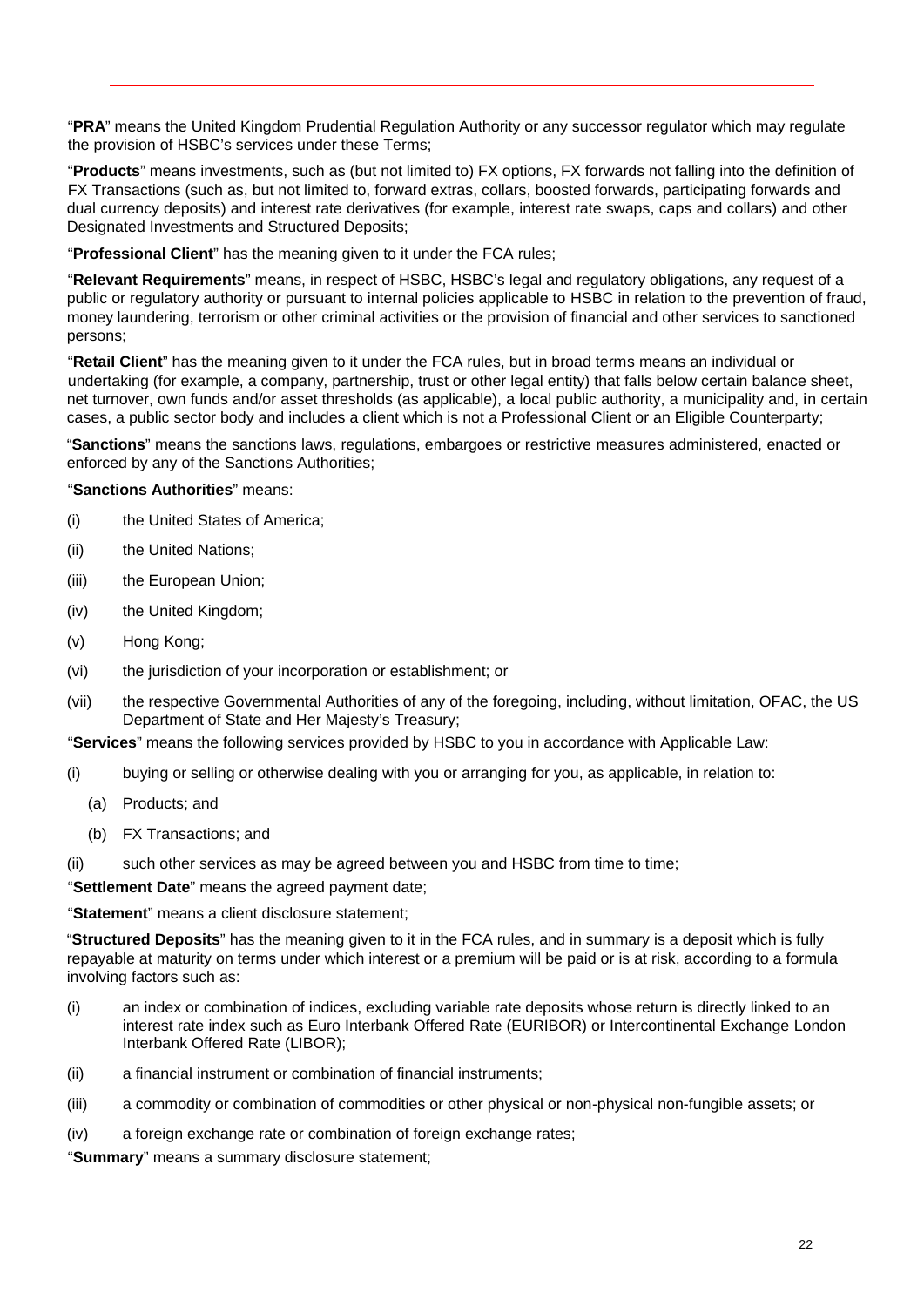"**Terms**" means these Terms of Business for Global Markets Services, together with any supplemental terms, accompanying documents and each confirmation recording the details of any transaction under it, as amended from time to time;

"**Trading Venue**" has the meaning given to it under the FCA rules, but broadly includes regulated markets (for example, The London Stock Exchange) and alternative venues where multiple third-party buying and selling trading interests interact (known under the FCA rules as multilateral trading facilities and organised trading facilities);

"**Transferee**" means any entity within the same group as HSBC, to whom HSBC transfers all or any part of its rights and/or obligations under these Terms;

"**we**", "us" or "HSBC" means HSBC UK Bank plc, acting through its Global Markets business; and

"**you**" means the person or persons entering into these Terms in their capacity as clients of HSBC.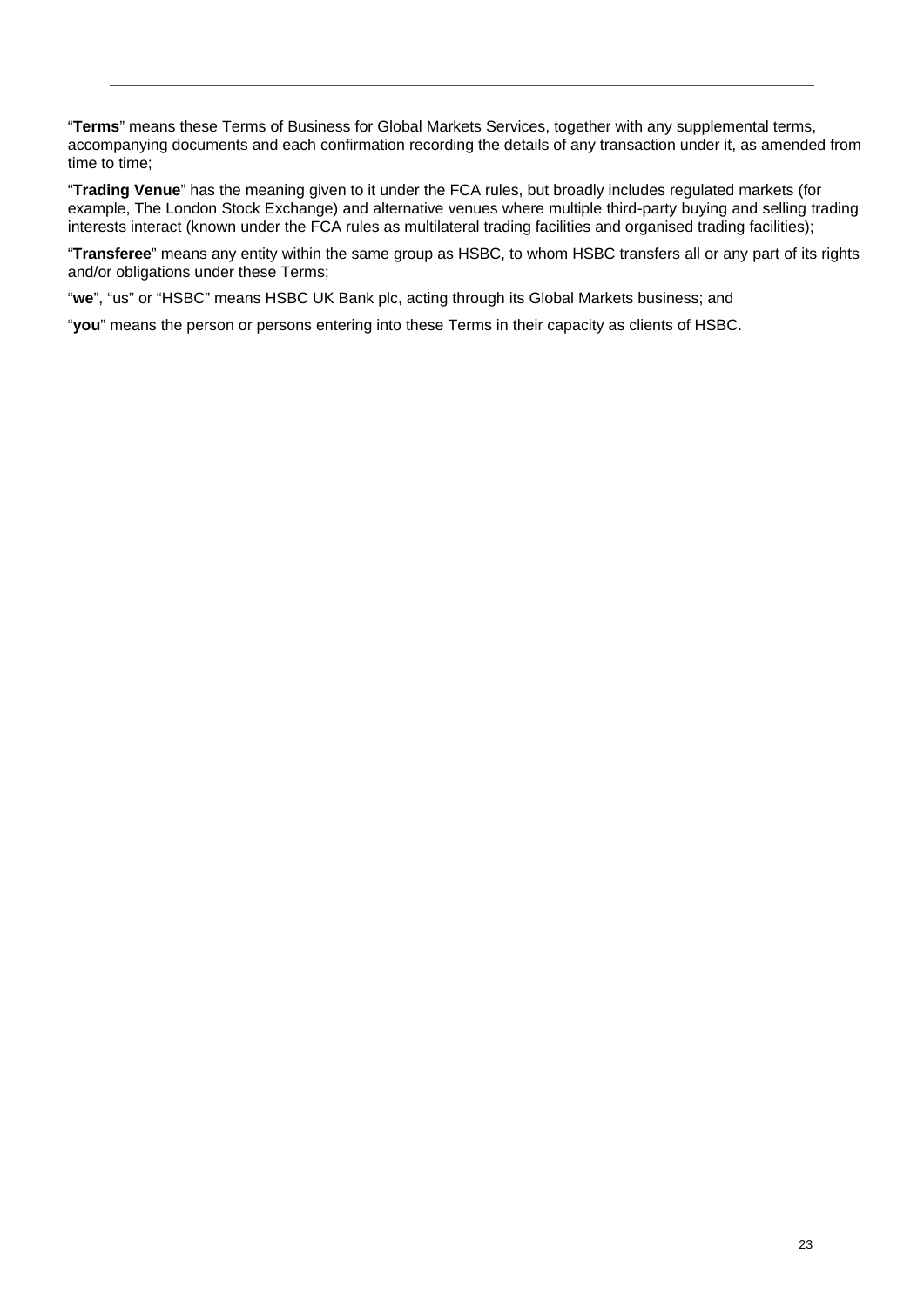# Schedule 2

# **Provision of information consents form**

#### **Please read this form carefully before signing these Terms**

We are required to provide you with certain information disclosures in relation to the Services that we provide to you and to get your consent on how we provide such information to you.

#### <span id="page-24-0"></span>**1. Consent 1: Communication information addressed to you personally**

This consent relates to how we may communicate information that is addressed **to you personally**.

By signing these Terms, you consent that HSBC may provide information addressed to you personally by way of a durable medium other than paper (such as by way of e-mail or a HSBC website notified to you). If you wish to receive this information by paper only, please tick the box below.

paper. P le a s e tick here if instead you wish to receive information addressed to you personally only by

#### <span id="page-24-1"></span>**2. Consent 2: Communication of information not addressed to you personally**

Certain of our information disclosures are general in nature and will **not be personally addressed to you but will be addressed to all or some of our other clients**.

This consent relates to whether we can provide such information to you via our website.

Where you provide your consent, we will notify you by email of the website address and how the information may be accessed.

By signing these Terms, you consent that HSBC may provide information not addressed to you personally by way of a website notified to you. If you want to receive this information by paper only, please tick the box below.

only by paper. Please tick here if instead you wish to receive information not addressed to you personally

#### <span id="page-24-2"></span>**3. Consent 3: Communication of the key information document for certain transactions**

This consent relates to instances where we are selling you certain packaged retail investment products (by way of example, these include, but are not limited to, certain derivatives and structured deposits).

Before we sell you such products, we are obliged to provide you with a key information document relating to these products.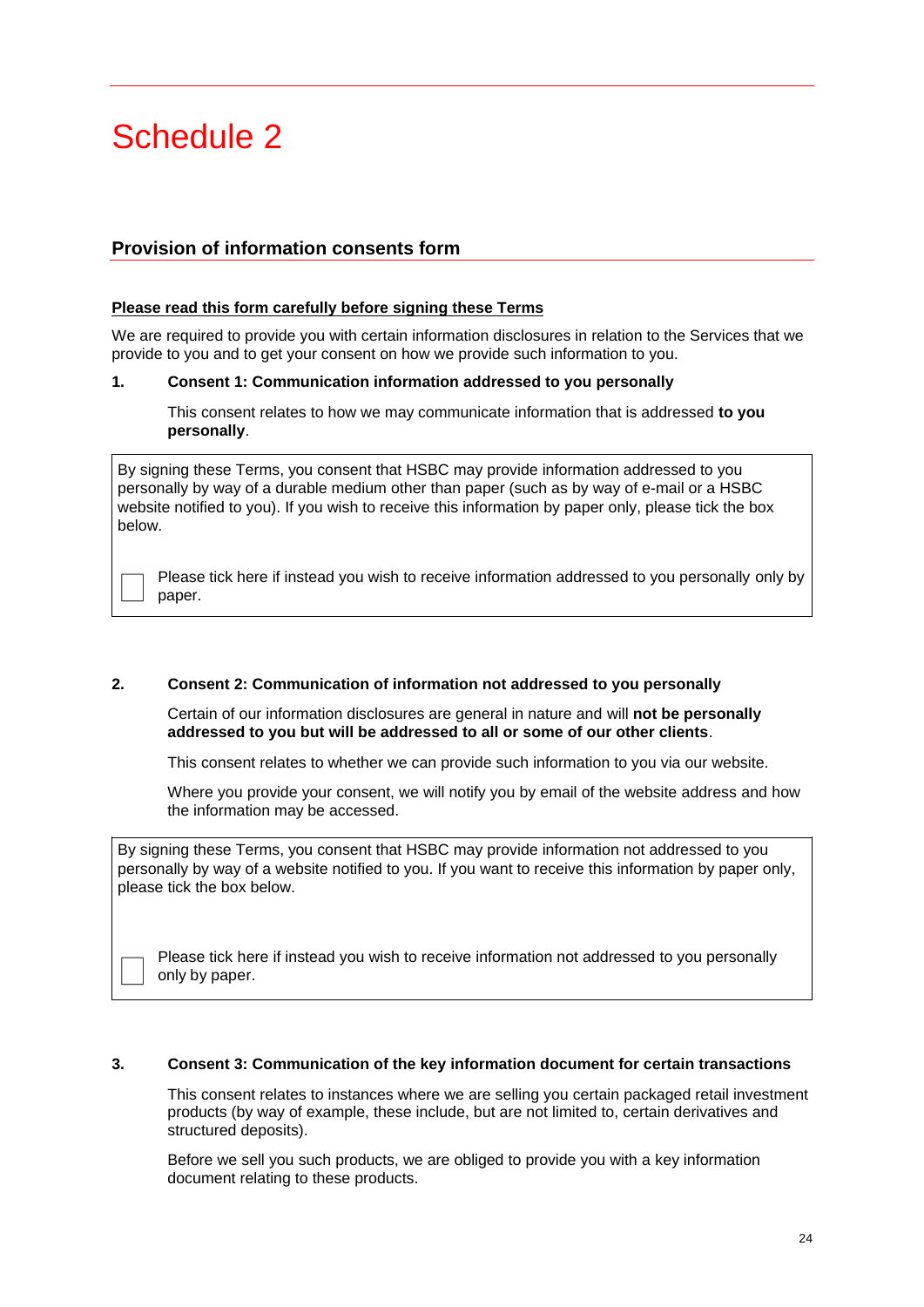It is in relation to the communication of this key information document that we are seeking your consent to provide such document to you by means of a website or a durable medium other than paper. Where we provide you with this document by means of a website or a durable medium other than paper, you also have the right to request a paper copy of the key information document free of charge.

Where you provide your consent, any key information document HSBC, as the entity selling the relevant product, provides to you by means of a website will be made available at the following web location https://www.evolve.hsbc/priips or such other website notified to you by us.

Any such key information document may be revised from time to time and the revised key information document will be made available at the following web location https://www.evolve.hsbc/ priips or such other website notified to you by us.

HSBC will either provide you with a unique identifier to locate the key information document on such website or, for deliverable forwards and non-deliverable forwards, the website will provide key information documents that are representative for these products.

By signing these Terms, you consent to us providing any relevant key information document by means of a website (as notified above) or a durable medium other than paper (such as by e-mail), unless you tick the box below.

Please tick here if instead you wish to receive the key information document only by paper.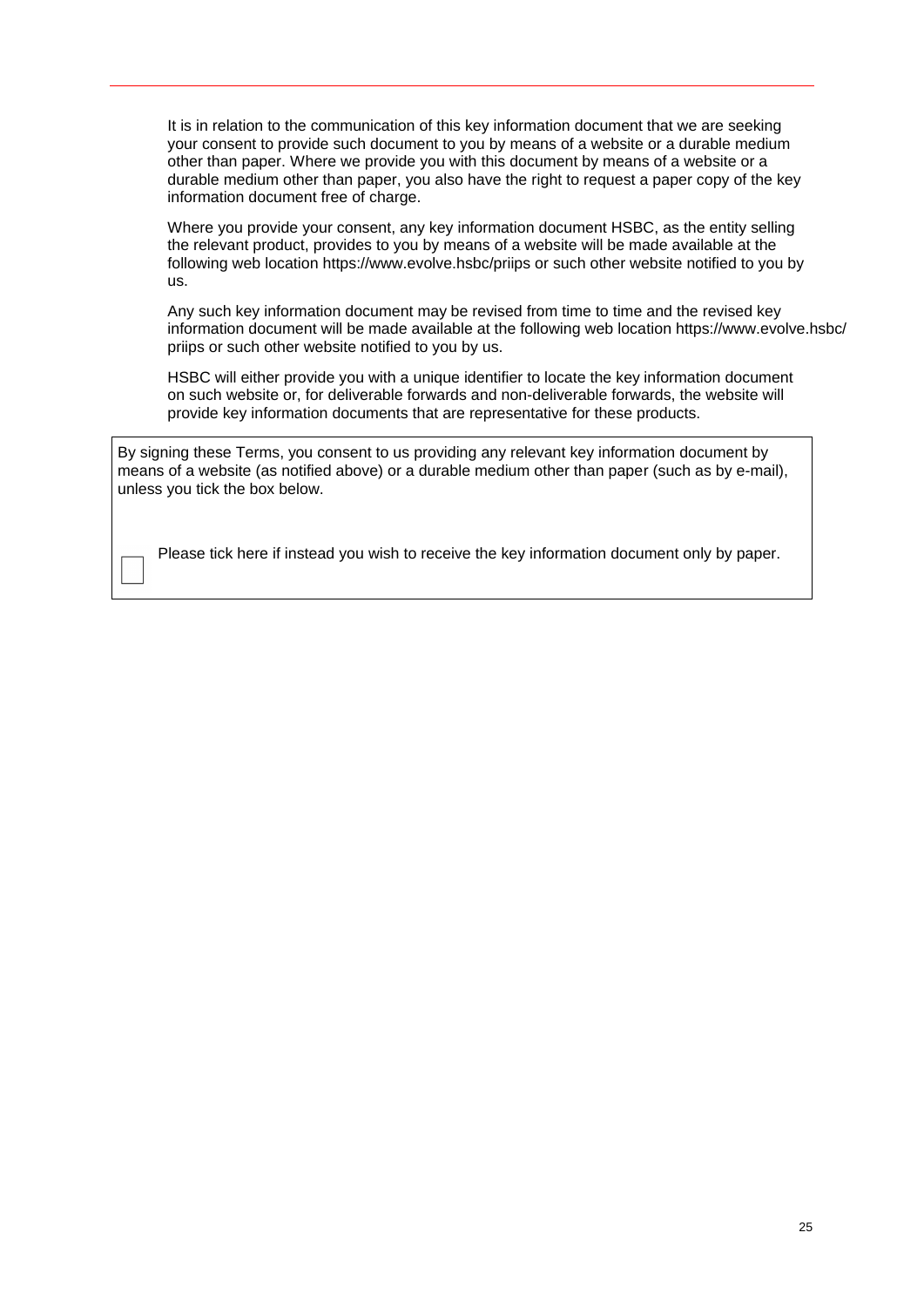#### **This Agreement has been entered into on the date stated in Clause 4.2.**

#### **SIGNED** for and on behalf of

#### **HSBC UK BANK plc**

*HSBC UK Bank plc's signatory: please sign below, print full name and print title*

| By:    |  |
|--------|--|
|        |  |
| Title: |  |
| Date:  |  |

# **SIGNED** by

*Client to print full name of corporate entity/undertaking*

..............................................................

#### **Acting** by

*Client's first authorised signatory: please sign below, print full name, print title, print email address*

| By:               |                                                                                                                                                                                                                                                                                |
|-------------------|--------------------------------------------------------------------------------------------------------------------------------------------------------------------------------------------------------------------------------------------------------------------------------|
| Name:             |                                                                                                                                                                                                                                                                                |
| Title:            | To evidence to us that you have regular access to the internet so that we may understand whether it is appropriate<br>to provide information to you through electronic means (unless you have indicated otherwise to us under Schedule<br>2), please include your email below: |
| Email<br>address: |                                                                                                                                                                                                                                                                                |
| Date:             |                                                                                                                                                                                                                                                                                |
|                   | Client's second authorised signatory: please sign below, print full name, print title, print email address                                                                                                                                                                     |
| By:               |                                                                                                                                                                                                                                                                                |
| Name:             |                                                                                                                                                                                                                                                                                |